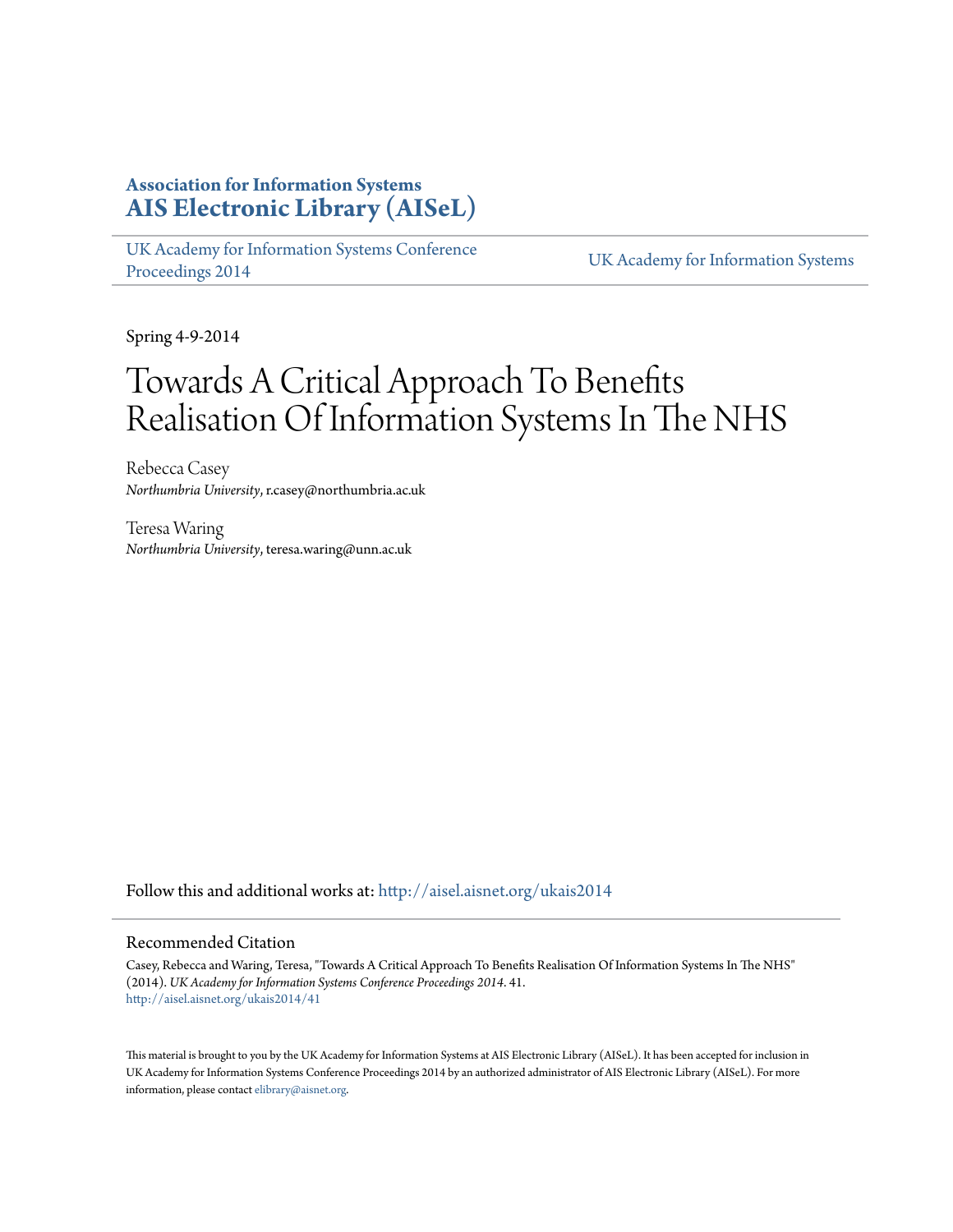**Rebecca Casey and Teresa Waring**

*Newcastle University Business School, Northumbria University, Newcastle upon Tyne, UK.* 

Email: r.casey@northumbria.ac.uk, teresa.waring@northumbria.ac.uk

#### **Abstract**

*This paper discusses a conceptual approach to the study of benefits realisation of information systems (IS) within the context of the UK National Health Service (NHS). Benefits realisation has become an important topic of study for both academics and practitioners. The focus and concerns of such studies cover a spectrum of concepts ranging from positivist to more interpretive discussion with many prescribing practical methods for effective delivery of benefits from investment in IS. However, much of this work has failed to translate espoused ideals into successful action and insufficient attention has been given to the social and political aspects of the topic. Furthermore, closer inspection of the literature reveals that use of concepts is varied. The purpose of this paper is to review the existing knowledge on benefits realisation of IS, propose a framework that synthesises existing research and suggest what is missing is a critical approach.*

**Keywords**: benefits realisation, IS evaluation, critical IS research

## **1. Introduction**

Over the past twenty years the UK NHS has strived to deliver a variety of Information Management and Technology (IM&T) initiatives both within the primary and secondary care sectors. The 1990s saw major integration projects such as HISS (Hospital information support systems) while the 2000s were the era of the National Programme for IT (NPfIT). The HISS concept was built on integrating three core applications comprising: the electronic patient record (EPR), Order Communications Systems (OCS), and Patient Administration Systems (PAS). The integrated technological architectures would then facilitate the connection of disparate specialties and services such as diagnostics and picture archiving and communications systems (PACS) [\(Thomas et al., 1995\)](#page-22-0). NPfIT, on the other hand, was built upon a vision of a national integrated care record system held on a national data infrastructure called N3 or 'the spine' and serviced by a consortium led by British Telecom. Unfortunately the track record of the organisations tasked with implementing the new systems has been mixed [\(Hughes, 2003,](#page-20-0) [Wilson and Howcroft, 2005,](#page-23-0) [Greenhalgh et al., 2010,](#page-20-1) [Sheikh et al.,](#page-22-1)  [2011\)](#page-22-1). The HISS pilot initiatives were deemed to be a waste of money by the National Audit Office [\(National Audit Office, 1996\)](#page-21-0) as £100m was spent with £3m delivered benefits. NPfIT has not fared much better and in 2013 the NAO stated: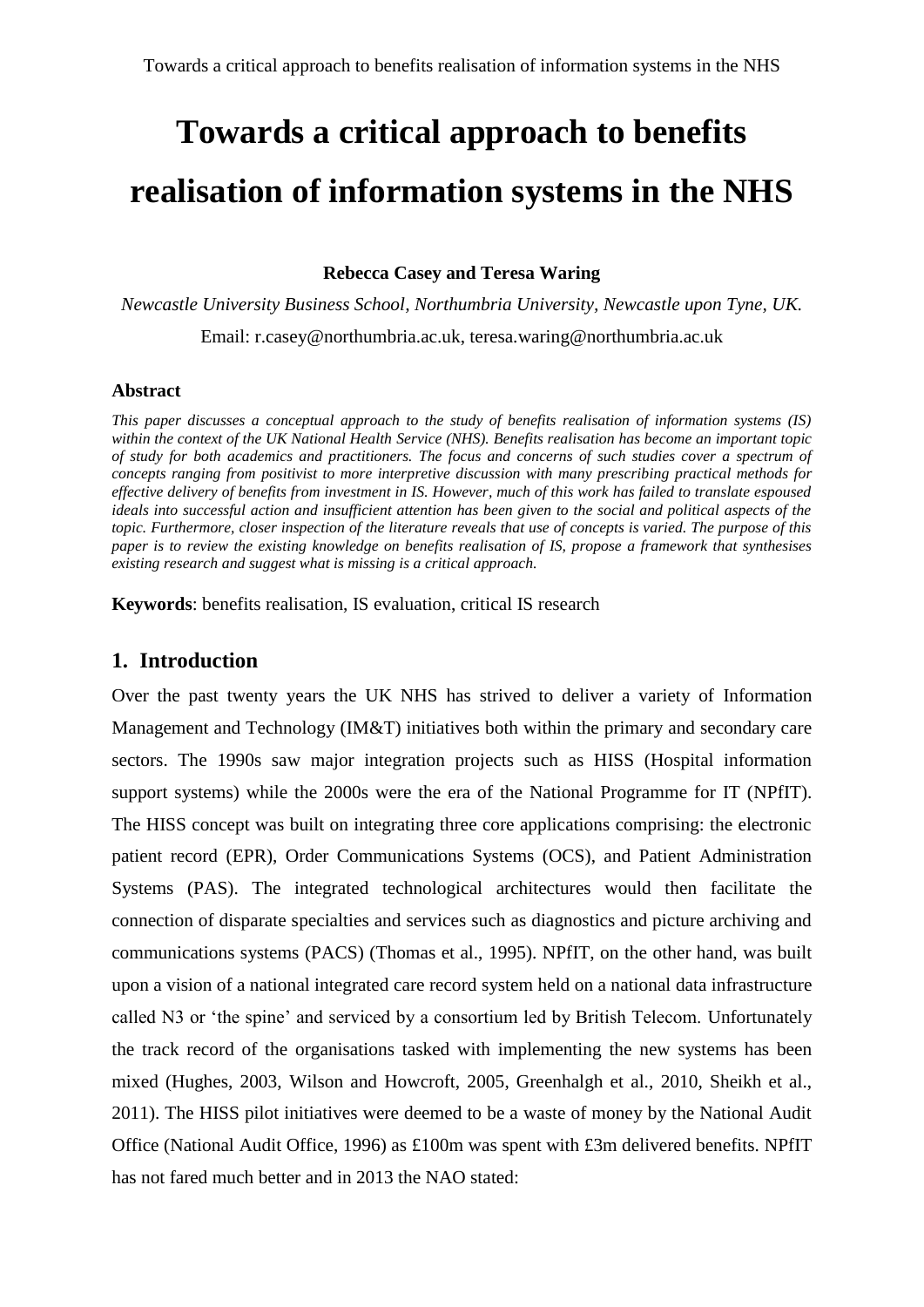*"There is…very considerable uncertainty around whether the forecast benefits will be realised…Overall, around two-thirds of the total estimated benefits are future benefits that have yet to be realised. For a number of programmes, 98 per cent of estimated benefits are yet to be realised." [\(National Audit Office, 2013\)](#page-21-1)*

Although the HISS initiative was undertaken ten years before NPfIT both had similar issues around their failure including a lack of shared vision for HISS between the key stakeholders, the proposed users, the external systems consultants and the lack of substantive benefits both to patients and the tax payer [\(Wyatt, 1995,](#page-23-1) [Takian and Cornford, 2012\)](#page-22-2).

During the HISS and NPfIT period a key concept was introduced into the NHS, '*benefits realisation*', which was intended to support the delivery of successful IT projects. Although the definition of benefits realisation has changed over time the original intention was '*Benefits of information systems must be identified and their realisation must be planned and monitored'* [\(Information Management Group, 1992\)](#page-20-2). Currently the process for benefits realisation is governed by a number of guidelines. Most recently the Benefits Eligibility Framework published in 2010 which is based on the HM Treasury's Greenbook, a costbenefit analysis technique and the Benefits informatics zone which is a repository for benefits data set up in 2009 [\(Health and Social Care Information Centre, 2014\)](#page-20-3). The more established process in use is the Managing Successful Programmes (MSP) guidelines and Projects in Controlled Environments (PRINCE2) management system [\(Cabinet Office, 2011\)](#page-19-0). Despite a relatively substantial body of academic IS literature on benefits realisation there is little evidence to suggest that studies proposing such methods have been implemented successfully if at all (Doherty [et al, 2012\)](#page-19-0). Failure to adopt these methods in practice has been attributed to a lack of awareness, disagreement about responsibility for ensuring benefits are realised and because unexpected consequences are associated with complex projects [\(Doherty et al., 2012,](#page-20-4) [Ashurst et al., 2008,](#page-19-1) [National Audit Office, 2006\)](#page-21-2). The implication for researchers and managers advocating benefits realisation is that '*it may be necessary to look more deeply into underlying concepts, in order to address the many reasons why organisations behave in ways which fail to meet the approaches being advocated'* (Breese, 2012 p.344).

The aim of this paper is to critically evaluate the manner in which the concept of benefits realisation has been explored and developed both within the IS community and the NHS and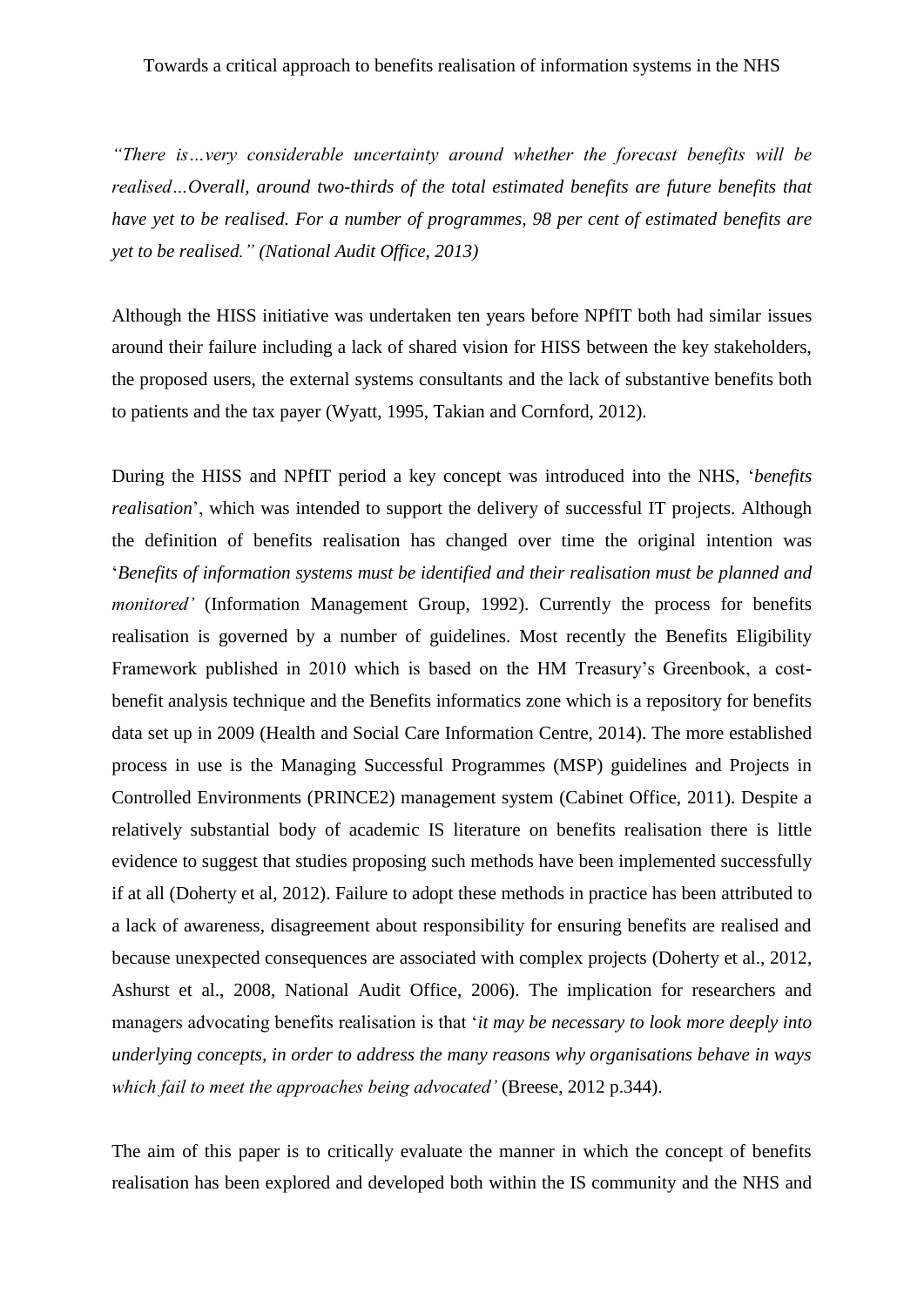to argue that, within the context of the NHS, an alternative approach which focuses upon benefits to patients must be at the forefront of IS delivery. To do this we adopt a heuristic framework utilising the three main paradigms of positivist, interpretivist and critical research. These categories, which follow Chua's [\(1986\)](#page-19-2) classification, are used by Orlikowski and Baroudi [\(1991\)](#page-21-3) and many subsequent studies of IS research epistemologies. According to their criteria the aim of positivist studies is to test theory with structured instrumentation. Whilst interpretive studies take a nondeterministic perspective in order to explore phenomena in its natural setting without imposing any a priori understanding on it. Meanwhile the aim of critical studies is to expose deep-seated structural issues, to critique the status quo and eliminate contradictions from organisations and society. Critical research is concerned with evaluation as well as with description and explanation (Orlikowski and Baroudi, 1991).

In order to achieve this aim the paper begins with a brief overview of IM&T strategy within the UK NHS in order to appreciate the current environment and why a new approach to benefits realisation needs to be adopted. It then provides insight into the definition of benefits realisation both from an NHS and academic perspective. Section four outlines the methodology used to conduct the literature review and section five provides an analysis of the pertinent benefits realisation literature. Finally section six provides some conclusions to the study and suggests ways in which benefits realisation can be conducted from a critical perspective.

#### **2. IM&T strategy in the NHS and Benefits Realisation**

From the mid-1980s until 2010 the various UK governments of the day have tried to improve the efficiency and effectiveness of the public sector through the implementation of large scale IT integration systems. Although well-intentioned and ambitious many of these projects have been disasters [\(King and Crewe, 2013\)](#page-20-5). From the perspective of the NHS IM&T strategies over this period there has also been increasing ambition and complexity in the aspirations to integrate IM&T across the UK [\(Waring and Wainwright, 2000,](#page-22-3) [Eason, 2007,](#page-20-6) [Clegg and](#page-19-3)  [Shepherd, 2007,](#page-19-3) [Peltu et al., 2008,](#page-21-4) [Currie, 2012\)](#page-19-4). It is not our intention to explore all of the historical IT developments within the NHS but to focus on NPfIT which has been costly and failed to deliver many benefits to patients or clinicians.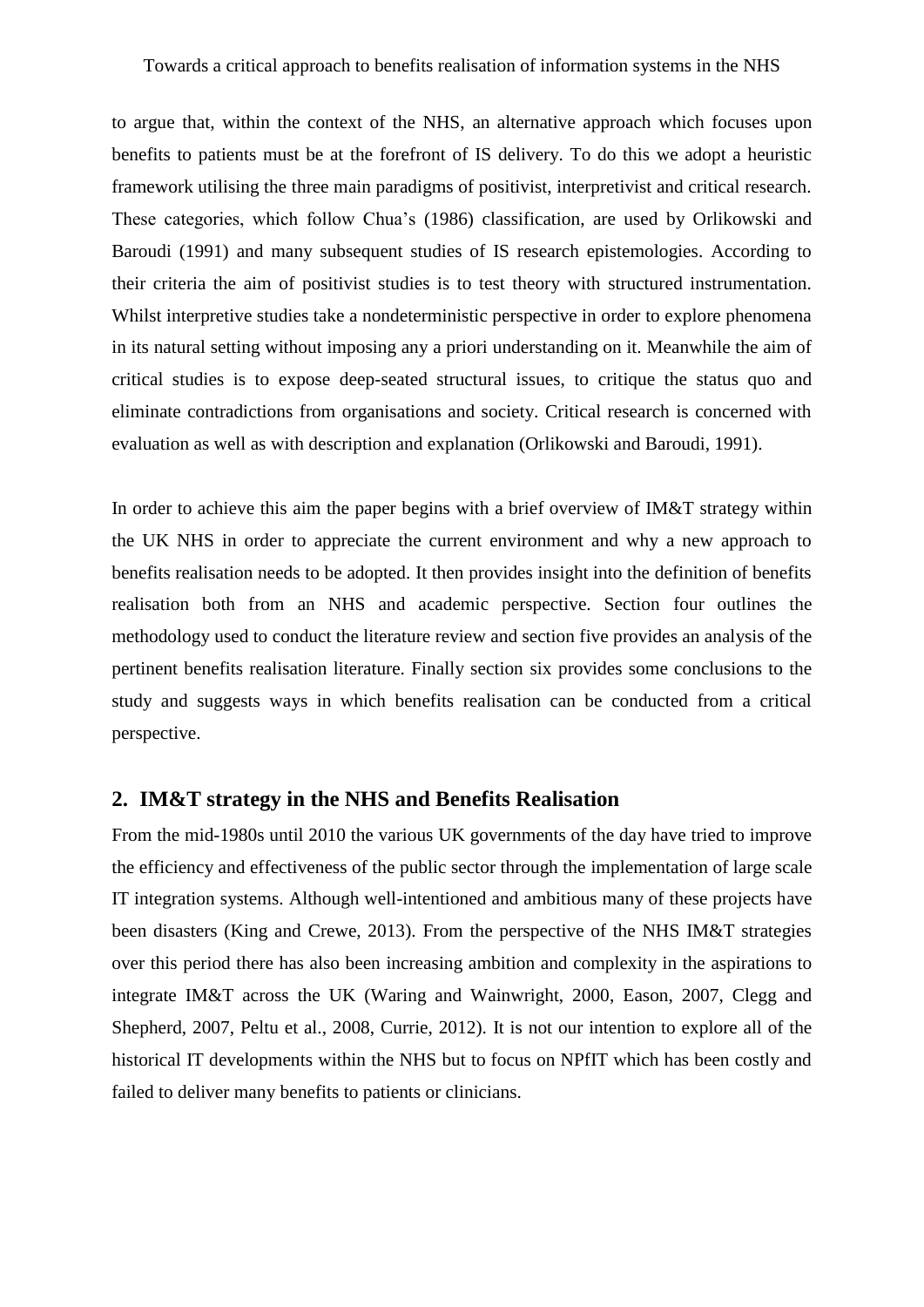Following on from the pilot HISS programme a grand strategy, *Information for Health*, was conceived to reconcile the problems of large scale technological integration and to modernise the working practices of the NHS [\(Burns, 1998\)](#page-19-5). The development and implementation of the hospital based, and episodic, electronic patient record was seen as central to the success of the strategy alongside a new emphasis on a 'cradle to grave' electronic health record (EHR). The EHR was to be held on a national data infrastructure called N3 or 'the spine' and serviced by a consortium led by British Telecom [\(Takian, 2012\)](#page-22-4). NPfIT was forecast to deliver many benefits both to patients and clinicians: e.g. if a patient was taken ill in any part of the UK clinicians would have access to their care records in real time; large data sets would be available for clinical research; costs of medical procedures could be compared across the UK; individual clinicians could have their work scrutinised in terms of effectiveness.

The main project, estimated at over £12 billion pounds was seen as the most historically ambitious IT programme worldwide [\(Brennan, 2007\)](#page-19-6). It was to be driven and governed by the Department of Health's Information Management Group renamed as the National Programme for IT (NPfIT) and later Connecting for Health (CfH). This centralised government agency then administered outsourced contracts initially to five regional local service providers (LSPs). The LSPs were consortia of large consultancy companies in association with healthcare IT vendors. They then became part of the NPfIT management structure and worked with their regions (Strategic Health Authorities, Hospitals and Trusts, and Primary Care Trusts) to deliver the core components of the strategy (Takian and Cornford, 2012; Greenhalgh et al., 2010; Sheikh et al., 2011). By 2010 only two of the LSP consortia remained, large companies such as Accenture having withdrawn from the project with massive penalties due to non-delivery of specified hardware and software. NPfIT was quietly 'wound down' in 2011. Large scale centrally controlled strategies and systems were now seen as impossible to deliver. A localised delivery approach based on devolved budgets to hospital trusts and care commissioning groups (CCGs) replaced NPfIT and CfH (Takian, 2012).

The current IS strategy for the NHS sets out the government's vision for greater autonomy and locally led development of IS within Trusts [\(Department of Health, 2011\)](#page-19-7). Prior to this change top-down government directives with a one-size-fits-all approach had attempted to standardise complexities of the multifaceted NHS. Whilst the NHS is generally thought of as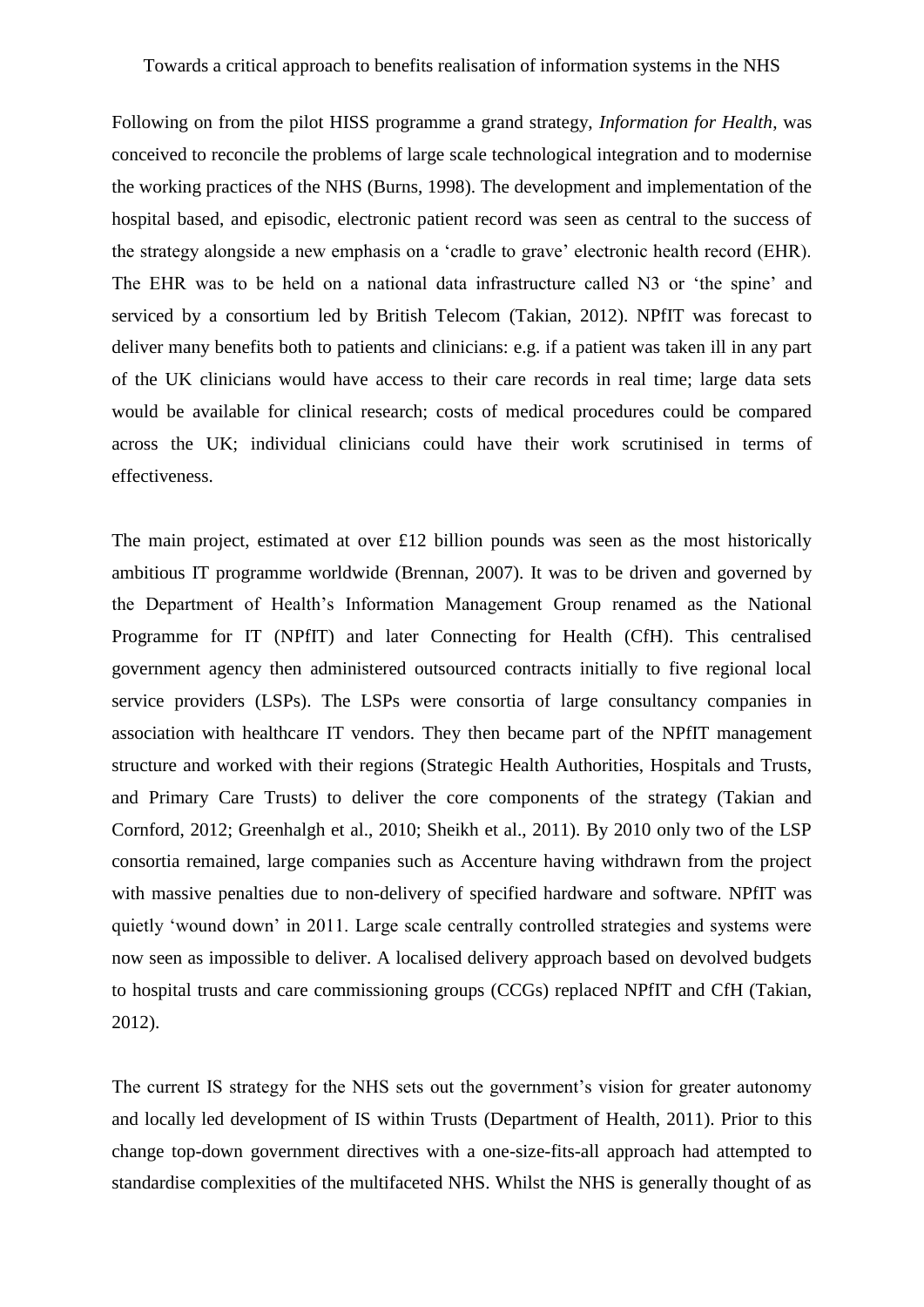a single organisation it is more like a federation of smaller enterprises [\(Peltu et al., 2008\)](#page-21-4) with 'differences in size, structure, culture, clinical services, patient population, IT capabilities and management roles' [\(Currie, 2012, p.241\)](#page-19-4). Trusts face rising hospital admissions, an ageing population, obesity epidemic and an increasing number of patients with complex, chronic and multiple illnesses. Alongside these health challenges trusts are expected to adapt to organisational changes introduced by the new Health and Social Care Act 2012 as well as continue to exploit the latest technologies, drugs and innovations. In addition to these major developments there is the requirement to manage significant and unprecedented reductions (or 'efficiencies') to budgets and staffing numbers [\(Royal College of Physicians, 2012\)](#page-21-5).

Attempting to address some of these issues the information strategy purports to 'harness information and new technologies to achieve higher quality care and better outcomes for people, making health and care more convenient, joined up and flexible' [\(Department of](#page-19-8)  [Health, 2012\)](#page-19-8). It is intended to provide Trusts with 'a framework to enable local innovation, driven by a stronger voice for service users and citizens, and clear ambitions for the next decade' (Ibid). However, the organisational complexity and multiple stakeholders that make up the NHS create a highly charged political environment. Whilst IS are designed for specific purposes e.g. coordinating beds and patient flow, systems also embody particular interests of different groups e.g. doctors, managers, IT designers and patients [\(Waring et al., 2013\)](#page-22-5). Powerful professional bodies have the potential to disrupt new IS initiatives where their interests are challenged or when no benefits accrue from the system [\(Bloomfield and](#page-19-9)  [Vurdubakis, 1997\)](#page-19-9). IS are thus linked to structures of politics and power relations and can serve to shape certain perceptions and actions [\(Wilson and Howcroft, 2005,](#page-23-0) [Waring and](#page-22-6)  [Wainwright, 2002\)](#page-22-6).

There also remains the legacy of NPfIT with its contractual issues between the NHS and its suppliers and the best practice requirements promoted throughout Trusts (Peltu et al., 2008). The metrics used to evaluate and manage IS benefits strongly influence current behaviour and priorities. As has already been stated the process for benefits realisation is governed by a number of guidelines including the Benefits Eligibility Framework published in 2010 and the Benefits informatics zone [\(Health and Social Care Information Centre, 2014\)](#page-20-3). However it is the more established project management methodologies such as MSP and PRINCE2 that hamstring NHS staff from deviating from historical IM&T practice. Nevertheless given the change in government strategy the criteria used within the context of these methodologies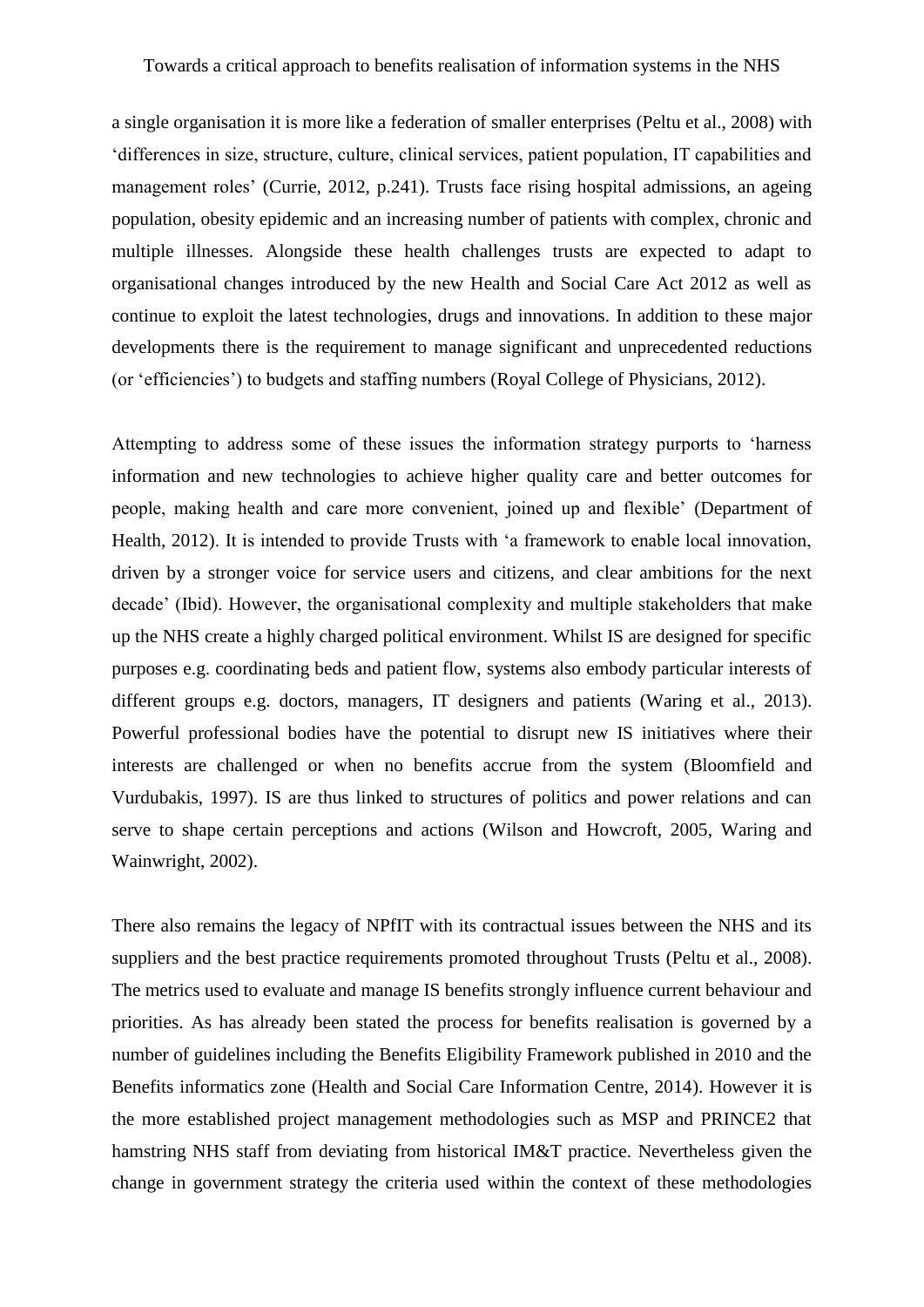might be broadened beyond the usual quantified measures to include performance of new practices and the identification of benefits to NHS staff and patients [\(Clegg and Shepherd,](#page-19-3)  [2007\)](#page-19-3).

## **3. Defining the concept of Benefits Realisation**

The concept of benefits realisation has been defined and described in a variety of ways within the NHS over the last two decades. Table 1 provides examples extracted from Department of Health websites and printed publications 1992 – 2013. The earliest reference is in the 'Guidance for formal realisation of the benefits from the Hospital Information Support Systems (HISS)' in the early 1990s. These guidelines for pilot projects formed the basis of a more generic approach 'investment appraisal and benefits realization for IM&T in the NHS'. The terminology and descriptions vary slightly over time. For example the earliest definitions appear to reflect criteria normally associated with the practice of evaluation whilst later descriptions clearly link benefits realisation to organisational change (e.g. organisational change is managed as part of the project through explicit benefits management such as that defined by Ward & Elvin, [\(1999\)](#page-22-7)). Nevertheless common to all models is a prescriptive and structured framework in order to provide practitioners with standardised guidelines and templates.

| Year | <b>NHS Department</b>         | <b>Definition/Description</b>                   |
|------|-------------------------------|-------------------------------------------------|
| 1992 | Information<br>Management     | Benefits of information systems must be         |
|      | Group                         | identified and their realisation must be        |
|      |                               | planned and monitored.                          |
| 1995 | Management<br>Information     | Benefits realisation is an assessment and       |
|      | Group                         | evaluation process.                             |
| 2009 | <b>Connecting for Health</b>  | Benefits are net positive changes<br>in         |
|      |                               | outcomes.                                       |
| 2013 | Health $\&$<br>Social<br>Care | Benefits are whatever is perceived as an        |
|      | <b>Information Centre</b>     | advantage or positive change by<br><sub>a</sub> |
|      |                               | stakeholder. Identifying benefits involves      |
|      |                               | identifying the change that could take place.   |
| 2013 | Institution for Improvement   | Benefits realisation is a tool to make sure     |
|      | and Innovation                | actually get the intended benefits<br>you       |
|      |                               | originally planned.                             |

#### **Table 1 – NHS Definitions of Benefits Realisation of IS**

Examining the concept from a more generic perspective, the Oxford English Dictionary suggests 'benefit' is a noun meaning an advantage gained from something. The Latin origin of the word is *benefactum*, which translates as *'good deed'*. Whilst the word benefit when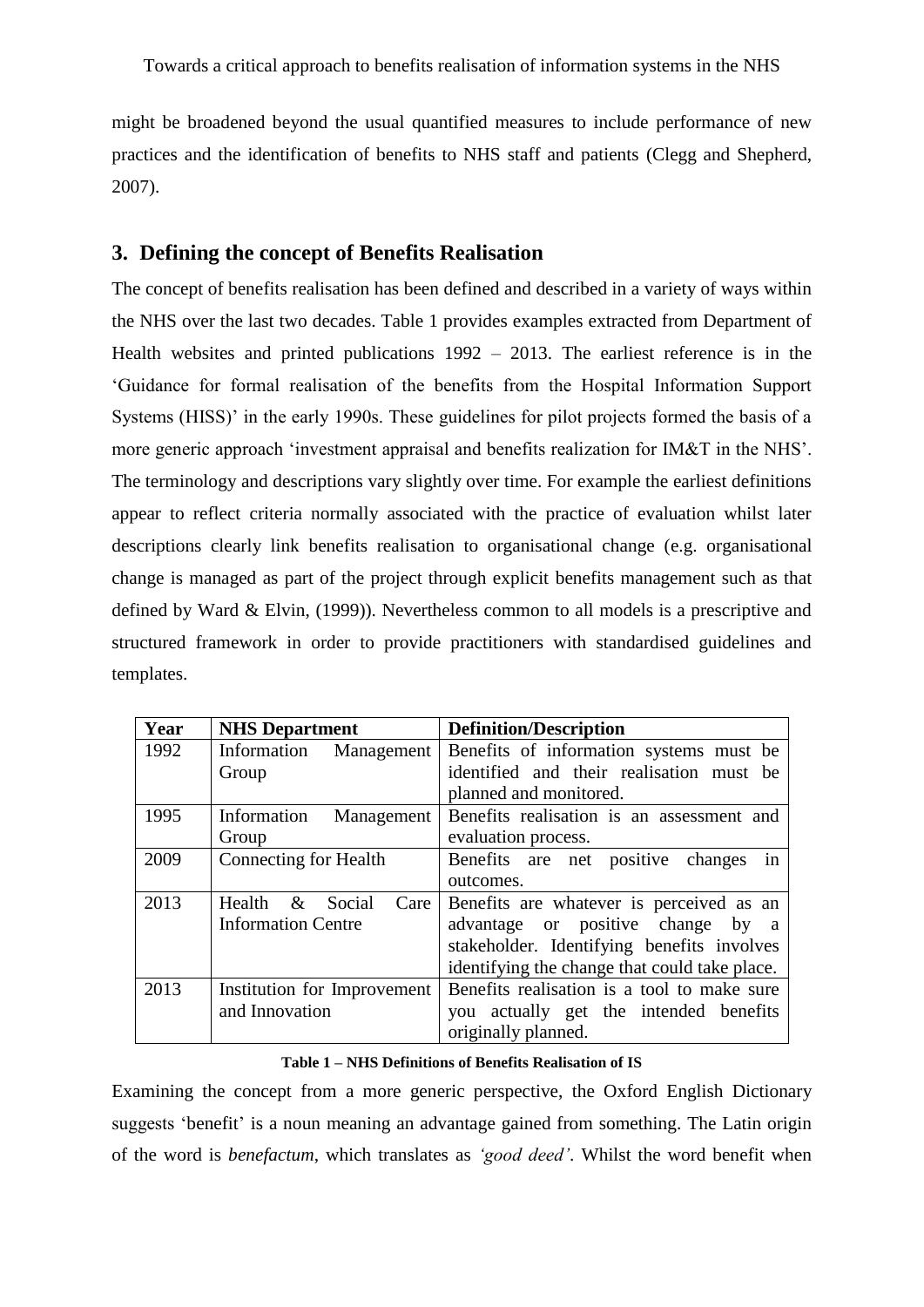used in relation to society can refer to that which enhances the community or society at large, in the business sphere benefit traditionally means economic advantage associated with costbenefit analysis. This is a monetary calculation of the total expected cost against the total expected benefits, in order to determine whether the benefits outweigh the costs, and, by how much. Meanwhile within the context of IS benefits realisation implies that benefits are inherent to IS, dormant until the right process and people realise them, decided beforehand almost like *a fait accompli*. But how are such criteria defined? What benefits are being identified and who benefits from them? A benefit to one relevant social group can be interpreted as detrimental by another (Wilson and Howcroft, 2005). For example Ward and Daniel's [\(2006\)](#page-22-8) discussion on the delivery of successful benefits of NPfIT's Choose & Book (an outpatient booking system) is not perceived as positive by discontented medics reported in a study undertaken by Hendy et al. [\(2005\)](#page-20-7). Attention to such differences in understanding of benefits is a key omission in the literature.

Slightly different terminology is used by academics to describe benefits realisation of IS. Some use the term benefits realisation whilst others use benefits management. A much quoted definition is one suggested by Ward et al.[\(1996, p.214\)](#page-22-9) *'the process of organization and managing such that the potential benefits arising from the use of IS/IT are actually realized'* (which will not be used here). Much of the focus in the literature is on the practical task of how to successfully realise benefits from information systems. There appears to be a preoccupation with the means (better methodologies) rather than the ends (what is measured and why) [\(Wilson and Howcroft, 2005,](#page-23-0) [Smithson and Hirschheim, 1998\)](#page-22-10).

| <b>Citation</b>                      | <b>Definition</b>                                                                                                                                                                        |  |
|--------------------------------------|------------------------------------------------------------------------------------------------------------------------------------------------------------------------------------------|--|
| Ward et al (1996)                    | The process of organizing and managing such that the                                                                                                                                     |  |
| cited by:                            | potential benefits arising from the use of IS/IT are                                                                                                                                     |  |
| Doherty et al $(2012)$ ;             | actually realized.                                                                                                                                                                       |  |
| Lin and Pervan $(2003)$ ;            |                                                                                                                                                                                          |  |
| Ashurst et al (2008).                |                                                                                                                                                                                          |  |
| Farbey et al (1994)                  | A systematic search for the benefits (and costs) over<br>the lifetime of an IT investmentthe process that<br>realises the benefits that are achieved and manages<br>the unexpected ones. |  |
| Sherwood<br>and<br>Remenyi<br>(1998) | information<br>Process for<br>managing<br>systems<br>through a continuous evaluation<br>development<br>approach.                                                                         |  |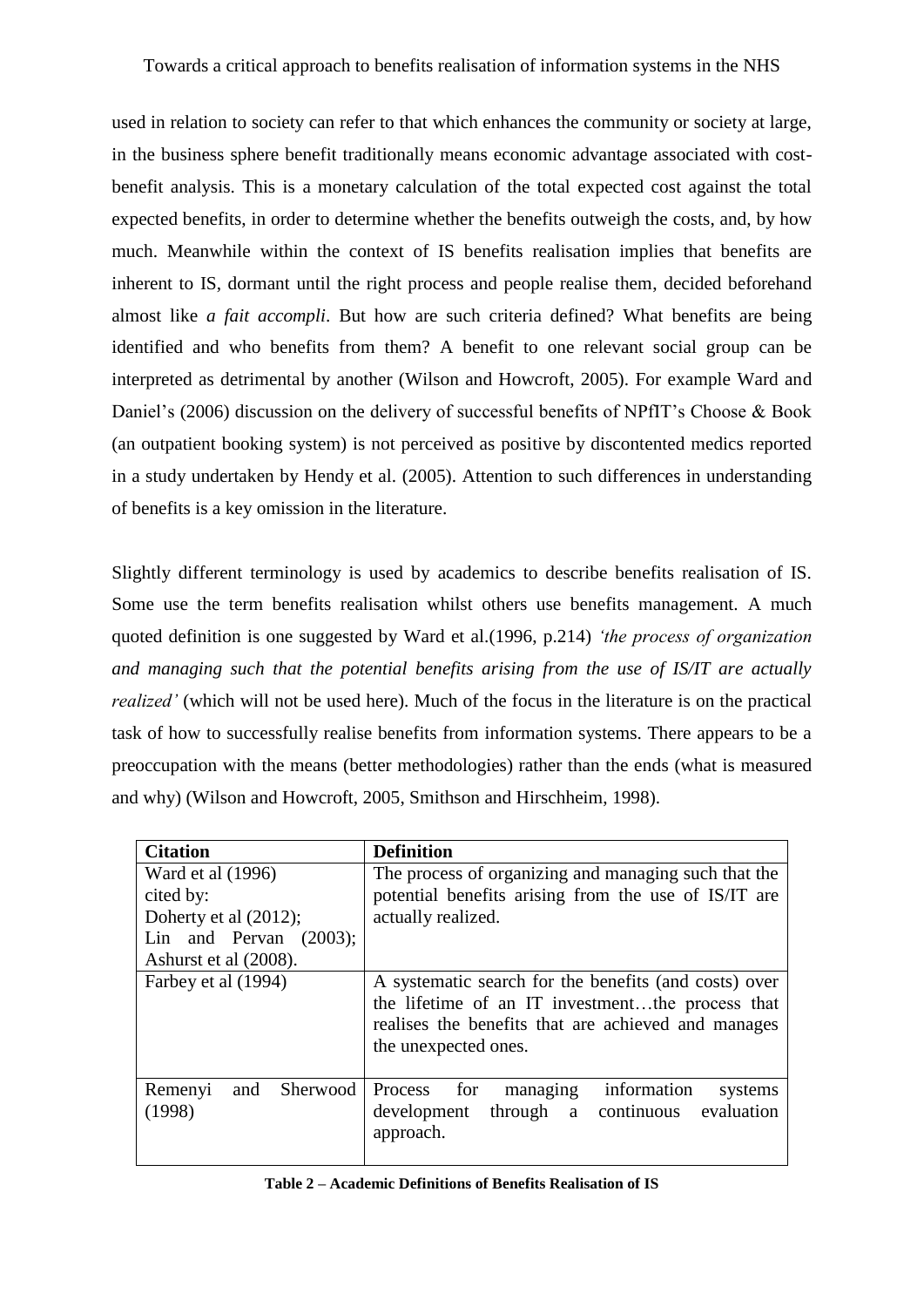It is the different research paradigms that underpin these definitions that ultimately govern the various approaches, criteria, methods and knowledge. For this reason a review of the existing literature is pertinent since it is these distinctions, which subsequently shape understanding of the concept of benefits realisation of IS, its use and effects.

For the purpose of this paper benefit is taken to mean the value, worth or usefulness of the IS and benefits realisation is the assessment and appraisal of these benefits [\(Hirschheim and](#page-20-9)  [Smithson, 1988,](#page-20-9) [Farbey et al., 1994\)](#page-20-10). The next section deals with the research approach taken by the authors to explore the literature review.

#### **4. Methodology**

According to a recent article by Frances Rowe in *MIS Quarterly* the writing and publication of literature reviews are a necessary but deficient genre in IS research [\(Rowe, 2012\)](#page-21-6). Important contributions can be made to the community when analysis of the literature reveals such things as research gaps, operating theories, frameworks and previously unrecognised assumptions (Ibid: p.470). The aim of this article, therefore, is to review all the existing knowledge on benefits realisation of IS (what do we know?), to identify where the gaps exist (what do we still need to know?) and propose paths for closing the knowledge gap (how can we get there?) [\(Schryen, 2013\)](#page-21-7).

To make sense of concepts defined and investigated in different ways and which produce varied findings features of Greenhalgh et al's [\(2005\)](#page-20-11) methodology for a meta-narrative review is a comprehensive and useful approach. The method is referred to as '*an unfolding storyline of research in a particular scientific tradition (defined as a coherent body of theoretical knowledge and a linked set of primary studies in which successive studies are influenced by the finding of previous studies)'* (p.583). Whilst it was not possible, within the constraints and available resources, to undertake each of the steps of this technique (for example assemble a multidisciplinary research team), care was taken to broadly follow the six core phases (see appendix 1). The necessity here is convention rather than steadfast ideas of knowledge when taking a critical approach to a conceptual framework. This review is informed by their approach rather than totally derived from it.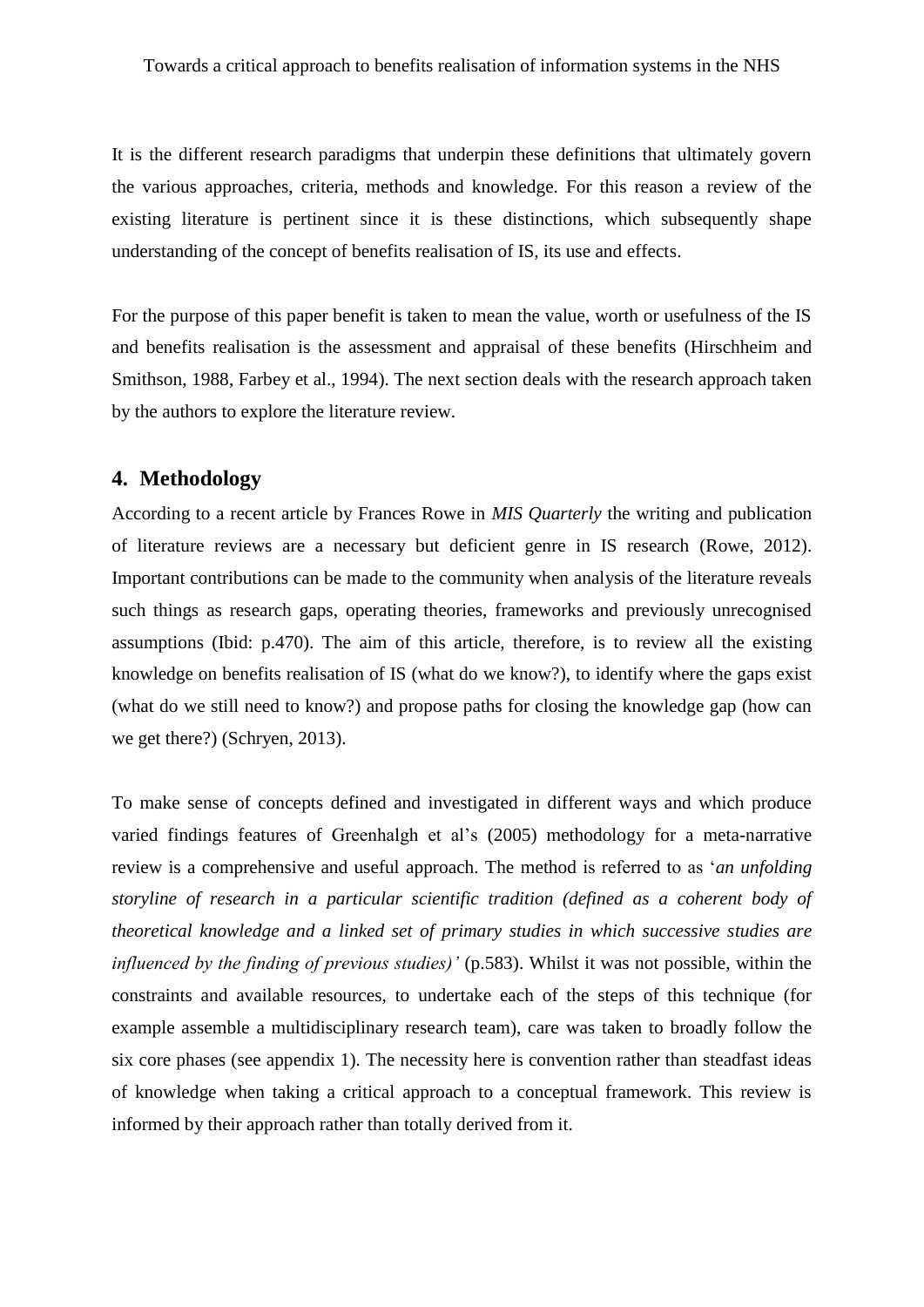#### **4.1 Planning Phase**

Whilst broad research questions are recommended by Greenhalgh et al. (2005) the scope of this review is confined to the area of IS. Therefore specific research questions will provide more fruitful results. The questions are as follows:

**RQ1**: What research has been conducted on benefits realisation of IS? Which are the seminal studies? Do any of these relate to the UK NHS?

**RQ2**: What are the historical antecedents, including reasons to adopt a benefits realisation approach? What terms and concepts have been used?

**RQ3**: What theoretical frameworks and reference theories have been applied to study the topic? Orlikowski and Baroudi's (1991) three research paradigms (positivist, interpretivist, critical) will be used to organise approaches.

**RQ4**: What conclusions can be drawn from existing research?

#### **4.2 Search Phase**

The search phase was organised according to procedures found in Webster and Watson [\(2002\)](#page-23-2), Greenhalgh et al (2005) and Iden and Eikebrokk [\(2013\)](#page-20-12). The key words of the search phase include 'benefits reali\*' and 'benefits management'. The search specifically targets articles pertaining to information systems so whilst benefits realisation is a topic of research in the area of construction, see for example [\(Sapountzis, 2009,](#page-21-8) [Love and Irani, 2004,](#page-21-9) [Andresen et al., 2000\)](#page-19-10) for the purpose of this review these have been excluded. Since seminal articles are likely to be published in leading journals those listed in the Information Management category of the Associated Business Schools Academic Journal Quality Guide are referred to in the first instance. This is followed by a search in online databases of ISI Web of Knowledge, EBSCO and Emerald Insight. Following guidelines provided by Webster and Watson (2002) citations in the seminal articles are identified to determine prior articles as well as articles citing the key studies.

#### **4.3 Synthesis phase**

Findings of the seminal studies are grouped into the following four themes:

- 1. Definitions and terms used to describe benefits realisation
- 2. Antecedent categories including:
	- a. research and practice which preceded benefits realisation e.g. IS evaluation, best practice, continuous improvement and project management.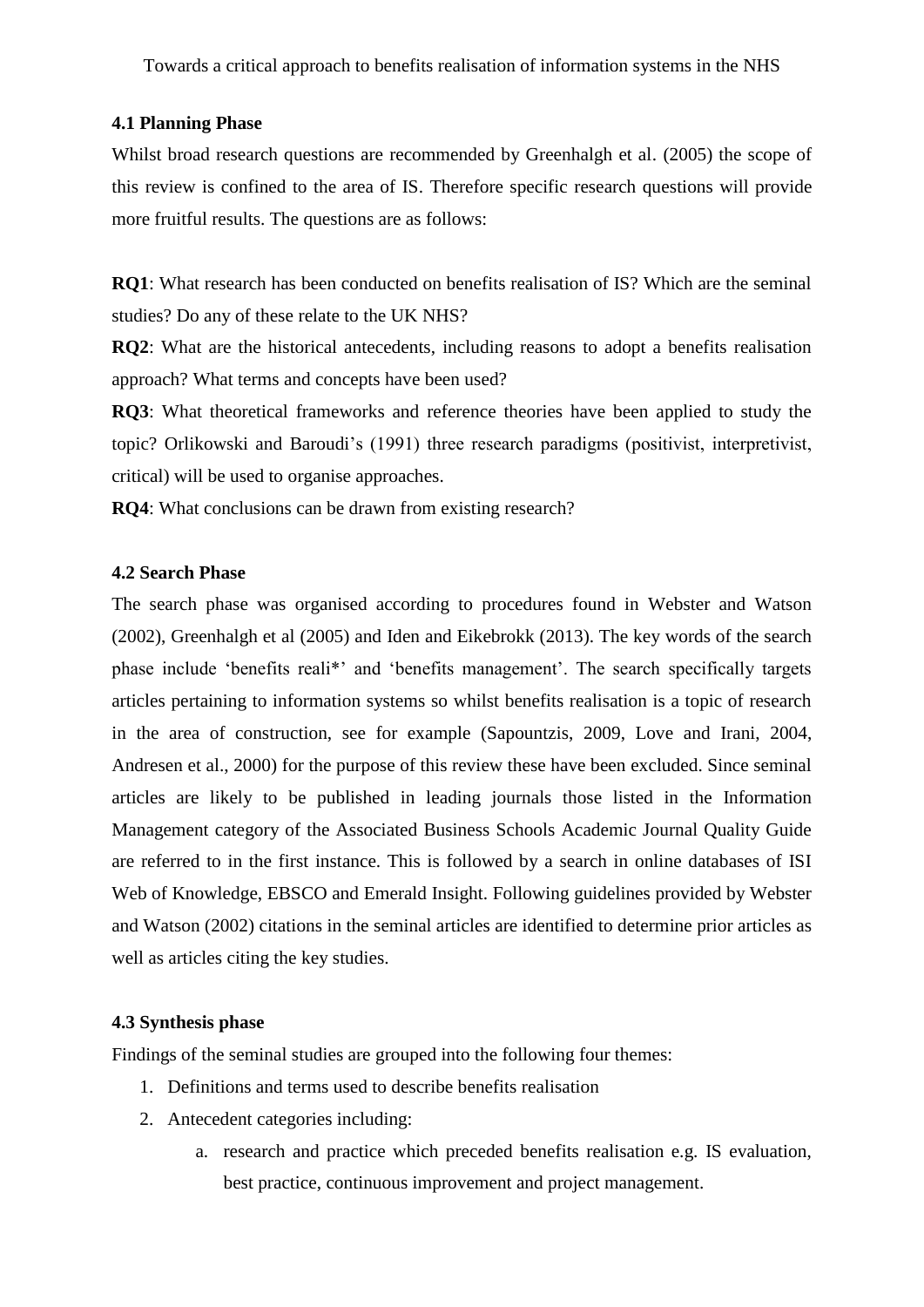- b. reasons/justification provided for its application and espoused effectiveness e.g. business value, IS evaluation, IS investment, failure of IT projects, ineffective evaluation.
- 3. Characteristics of successful benefits realisation models.
- 4. Reference concepts and theories e.g. dynamic capabilities, critical success factors, resource based view, learning, strategy, social shaping of technology, relevant social groups, interpretive flexibility, sociotechnical theory.

#### **4.4 Mapping phase**

This phase makes use of Orlikowski and Baroudi's (1991) three categories of IS research based on the underlying research epistemology of positivist, interpretive and critical (Table 3). This classification is one of various research frameworks within social research e.g. Burrell and Morgan's [\(1979\)](#page-19-11); Guba and Lincoln [\(1994\)](#page-20-13); Crotty's [\(1998\)](#page-19-12). Within IS research, however, Orlikowski and Baroudi's paper is frequently cited in surveys and discussion of IS research paradigms (2646 citations according to Publish or Perish) and therefore this classification is the one that is adopted here. The criteria for categorising articles is informed by Hirschheim and Smithson's [\(1988\)](#page-20-9) literature review of IS evaluation theory but since these authors only analysed positivist and interpretivist work the criteria for critical research is taken from Richardson & Robinson [\(2007\)](#page-21-10).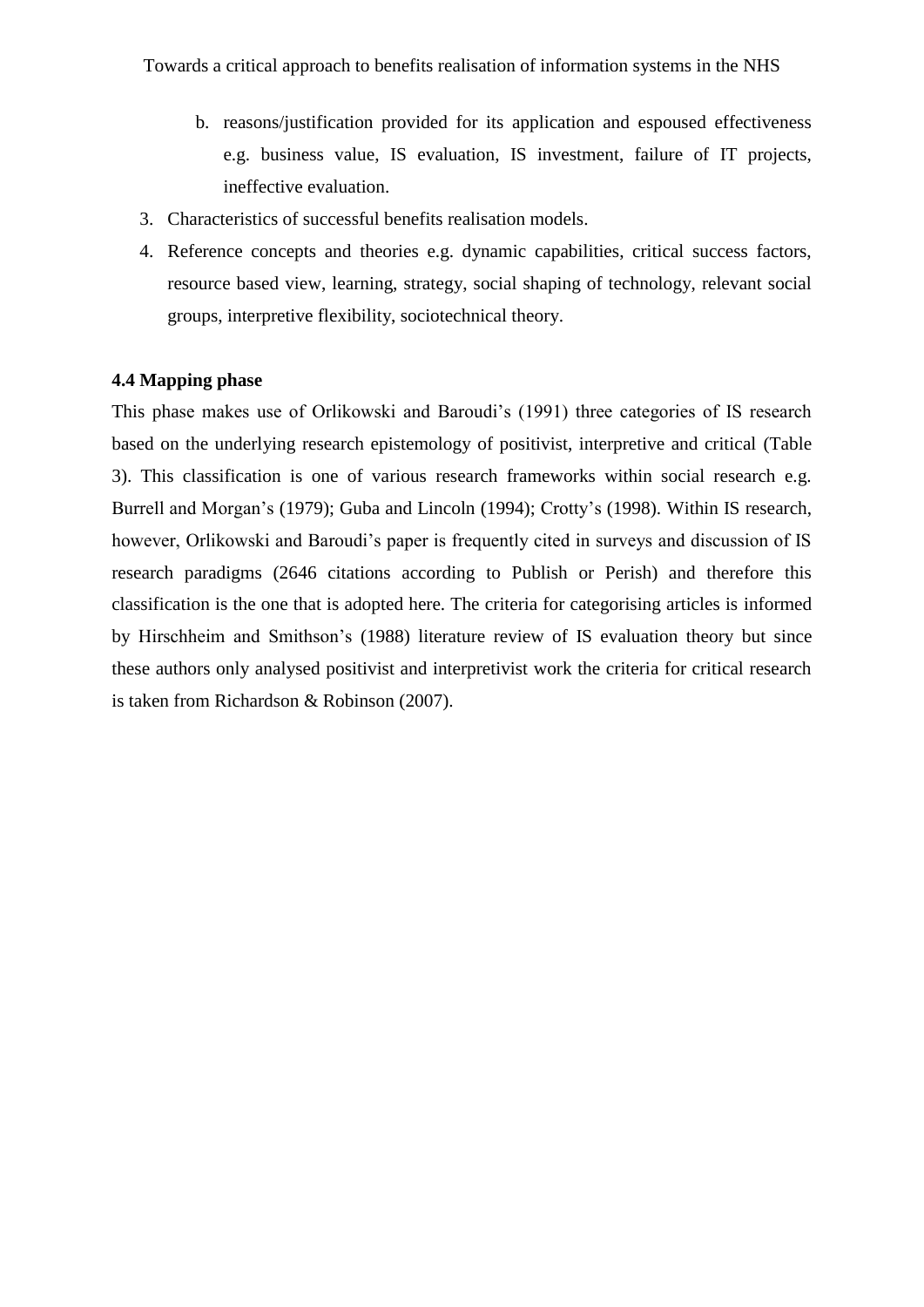|                                                                             | Positivist                                                                                                                                                                                                                                                                             | <i>Interpretivist</i>                                                                                                                                                                                                                                                                                                        | Critical                                                                                                                                                                                                                                                                                                                                                                                                                                            |
|-----------------------------------------------------------------------------|----------------------------------------------------------------------------------------------------------------------------------------------------------------------------------------------------------------------------------------------------------------------------------------|------------------------------------------------------------------------------------------------------------------------------------------------------------------------------------------------------------------------------------------------------------------------------------------------------------------------------|-----------------------------------------------------------------------------------------------------------------------------------------------------------------------------------------------------------------------------------------------------------------------------------------------------------------------------------------------------------------------------------------------------------------------------------------------------|
| <b>Epistemology</b>                                                         | is<br>Science<br>logical<br>towards<br>progression<br>greater<br>truth<br>and<br>goodness<br>based<br>on<br>sound<br>and<br>objective<br>methods which predict<br>the relationship among<br>factors<br>and<br>test<br>hypotheses or theories<br>(Richardson<br>and<br>Robinson, 2007). | There<br>are<br>many<br>constructed<br>social<br>realities. Truth is a<br>matter of consensus<br>among individuals<br>and groups (Guba<br>and Lincoln, 1994).                                                                                                                                                                | with<br>Concerned<br>'unquestioned<br>assumptions about<br>the role of IS as<br>for<br>instruments<br>enhancing<br>managerial control,<br>increasing<br>rationalization and<br>enabling<br>domination in the<br>workplace' (Cecez-<br>Kecmanovic, 2011,<br>p.448).                                                                                                                                                                                  |
| <b>Implication</b> for<br><b>Benefits</b><br><b>Realisation</b><br>of<br>IS | Managerial<br>and<br>economic imperatives<br>decide practices<br>and<br>processes<br>(Peters,<br>1990).                                                                                                                                                                                | Reconciliation<br>of<br>the widest range of<br>stakeholder<br>perspectives<br>(Wilson)<br>and<br>Howcroft, 2000).                                                                                                                                                                                                            | Reveal the ends of<br>benefits realisation<br>assist excluded<br>to<br>less<br>powerful<br><b>or</b><br>actors<br><sub>in</sub><br>developing<br>alternatives<br>and<br>envisaging<br>and<br>enacting<br>change<br>(Cecez-<br>Kecmanovic, 2011)                                                                                                                                                                                                     |
| <b>Criteria</b><br>for<br><b>Categorising</b><br>the Literature             | Hypotheses,<br>propositions,<br>models,<br>quantifiable measures<br>of variables and the<br>inferences drawn from<br>samples to populations<br>(Orlikowski<br>&<br>Baroudi, 1991).                                                                                                     | Deterministic<br>perspectives<br>not<br>imposed<br>by<br>the<br>authors.<br>Participants'<br>perspectives are the<br>primary sources of<br>data<br>(Hirschheim<br>and<br>Smithson,<br>1988).<br>The<br>phenomena<br>are examined with<br>respect to cultural<br>contextual<br><b>or</b><br>circumstances<br>(Walsham, 1995). | Critique<br>of status<br>quo.<br>Concerned<br>with<br>evaluation, as well<br>as with description<br>explanation.<br>and<br>(Orlikowski<br>$\&$<br>Baroudi, 1991)<br>Reference theories<br>include<br>Marxism,<br>Frankfurt<br>the<br>School<br>(including)<br>Habermas),<br>Foucauldian<br>analyses,<br>Labour<br>Process<br>Theory,<br>emancipatory<br>design<br>methods,<br>and the<br>work of Bourdieu<br>(Richardson<br>and<br>Robinson, 2007). |

| Table 3 – Research Paradigms for Mapping Phase |  |  |  |
|------------------------------------------------|--|--|--|
|------------------------------------------------|--|--|--|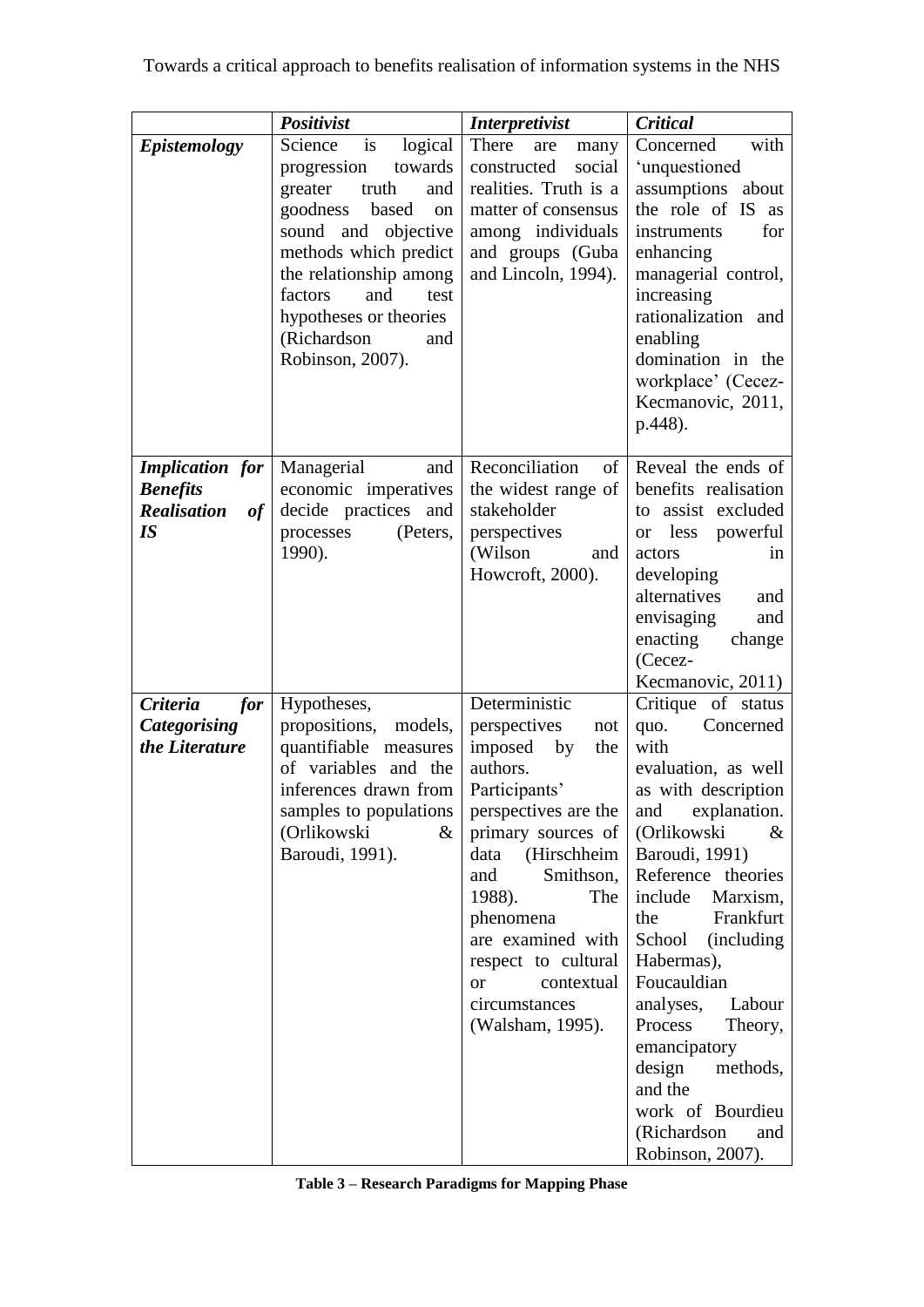## **5. Literature Review**

#### **5.1 Historical Chronology**

Overall twenty-seven articles were identified as relevant studies. These are categorised on the below timeline (see Figure 1) according to research paradigm. The framework includes information about two major sources of influence: the use of evaluation theory in the 80s and 90s followed by the arrival of Ward et al.'s benefits management in 1996. Some of the articles e.g. Hirschheim and Smithson (1988) and Currie [\(1989\)](#page-19-14) are from the field of evaluation and are included here because they are repeatedly cited in subsequent studies on benefits realisation.

The framework reveals that in the 80s and 90s there are approximately the same number of positivist and interpretive studies yet positivism dominates the writing of the last two decades. With the exception of two articles the critical paradigm leaves a gaping chasm.

| <b>Positivist</b>                               | Interpretive            | <b>Critical</b> |  |
|-------------------------------------------------|-------------------------|-----------------|--|
| USE OF EVALUATION OF INFORMATION SYSTEMS THEORY |                         |                 |  |
|                                                 | 1980s                   |                 |  |
| 1988 Peters                                     | 1988 Hirschheim and     |                 |  |
|                                                 | Smithson                |                 |  |
| 1989 Currie                                     |                         |                 |  |
|                                                 | 1990s                   |                 |  |
| 1990 Ward                                       |                         |                 |  |
| 1990 Silk                                       |                         |                 |  |
| 1990 Peters                                     |                         |                 |  |
|                                                 | 1991 Symons             |                 |  |
| 1993 Willcocks and Lester                       | 1993 Farbey, Land and   |                 |  |
|                                                 | Targett                 |                 |  |
|                                                 | 1993 Walsham            |                 |  |
|                                                 | 1994 Farbey, Land and   |                 |  |
|                                                 | Targett                 |                 |  |
| ARRIVAL OF WARD et al's BENEFITS MANAGEMENT     |                         |                 |  |
| 1996 Ward, Taylor and                           |                         |                 |  |
| Bond                                            |                         |                 |  |
| 1997 Ward and Murray                            |                         |                 |  |
| 1998 Remenyi and                                | 1998 Smithson and       |                 |  |
| Sherwood-Smith                                  | Hirschheim              |                 |  |
|                                                 | 1999 Farbey, Land and   |                 |  |
|                                                 | Targett ( $a$ and $b$ ) |                 |  |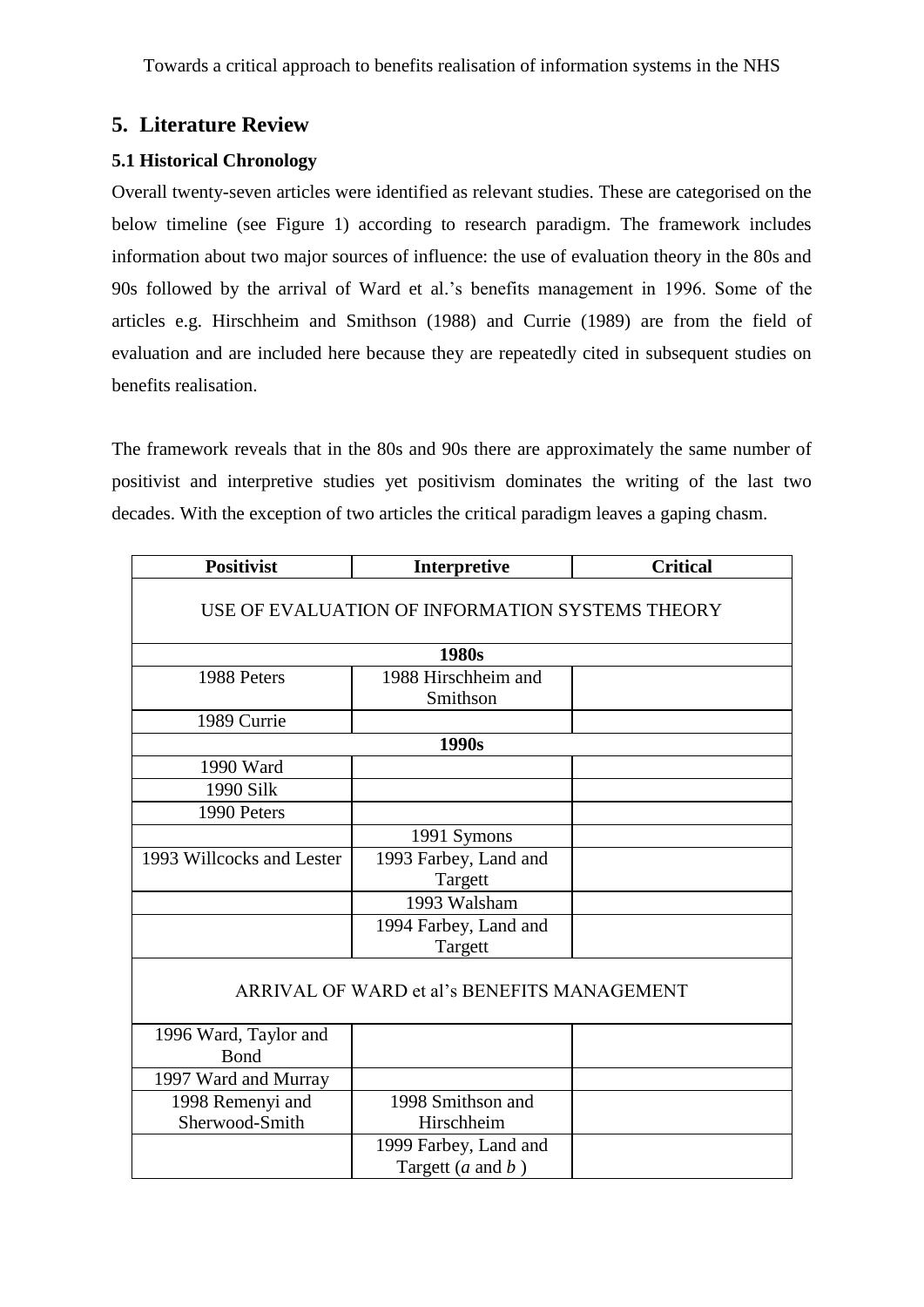| 2000s                     |             |                          |
|---------------------------|-------------|--------------------------|
|                           |             | 2000 Wilson and Howcroft |
| 2003 Lin and Pervan       |             |                          |
| 2005 Lin, Pervan and      |             | 2005 Wilson and Howcroft |
| McDermid                  |             |                          |
| 2006 Ward and Daniel      |             |                          |
| 2008 Ashurst, Doherty and |             |                          |
| Peppard                   |             |                          |
| 2010 Ashurst and Hodges   |             |                          |
| 2012 Doherty, Ashurst and | 2012 Breese |                          |
| Peppard                   |             |                          |
| 2014 Doherty              |             |                          |

**Table 4 - Benefits Realisation of Information Systems: A historical perspective**

One of the earliest articles to specifically discuss benefits of IS and how they are identified and realised, albeit operationally rather than conceptually, is Peters (1988). Benefits are identified as critical criteria for appraising the strategic value of IS investment. With an explicit business orientation Peters (1988) proposes three categories. These are 'enhancing productivity', 'risk minimisation' and 'business expansion' (analogous to Silk's (1990) categories 'efficiency', 'effectiveness' and 'strategic advantage' cf to Hirschheim and Smithson's (1998) 'efficiency', 'effectiveness' and 'understanding'). Using his own industry, petrochemicals, as the context Peters provides many examples of benefits which predominantly aim to create organisational efficiencies and minimise risk e.g. headcount reduction, processing economies, quality improvements, reduce risk of loss of profit and market share. A second paper published in 1990 develops the methodology to include a cost benefits hierarchy which resembles a balance sheet. The benefits are broken down into measurable variables, some in cost terms whilst others include measures of work activities, sales or customer throughput. Although it appears department users are involved in categorising what is important to their department the author recommends that the identified benefits must have an explicit orientation to the improvement of business performance for the investment to be even considered viable by managers.

Cited in Peters (1988) and all but two subsequent articles in the positivist category is the work of John Ward. Prolific authors on what is defined in 1996 as 'benefits management' his and colleagues work provide the foundation of all successive positivist research on the topic. One of Ward's first articles to single out benefits as a research topic appears in the early nineties. It explores '*the nature of the benefits that can accrue in relation to the business*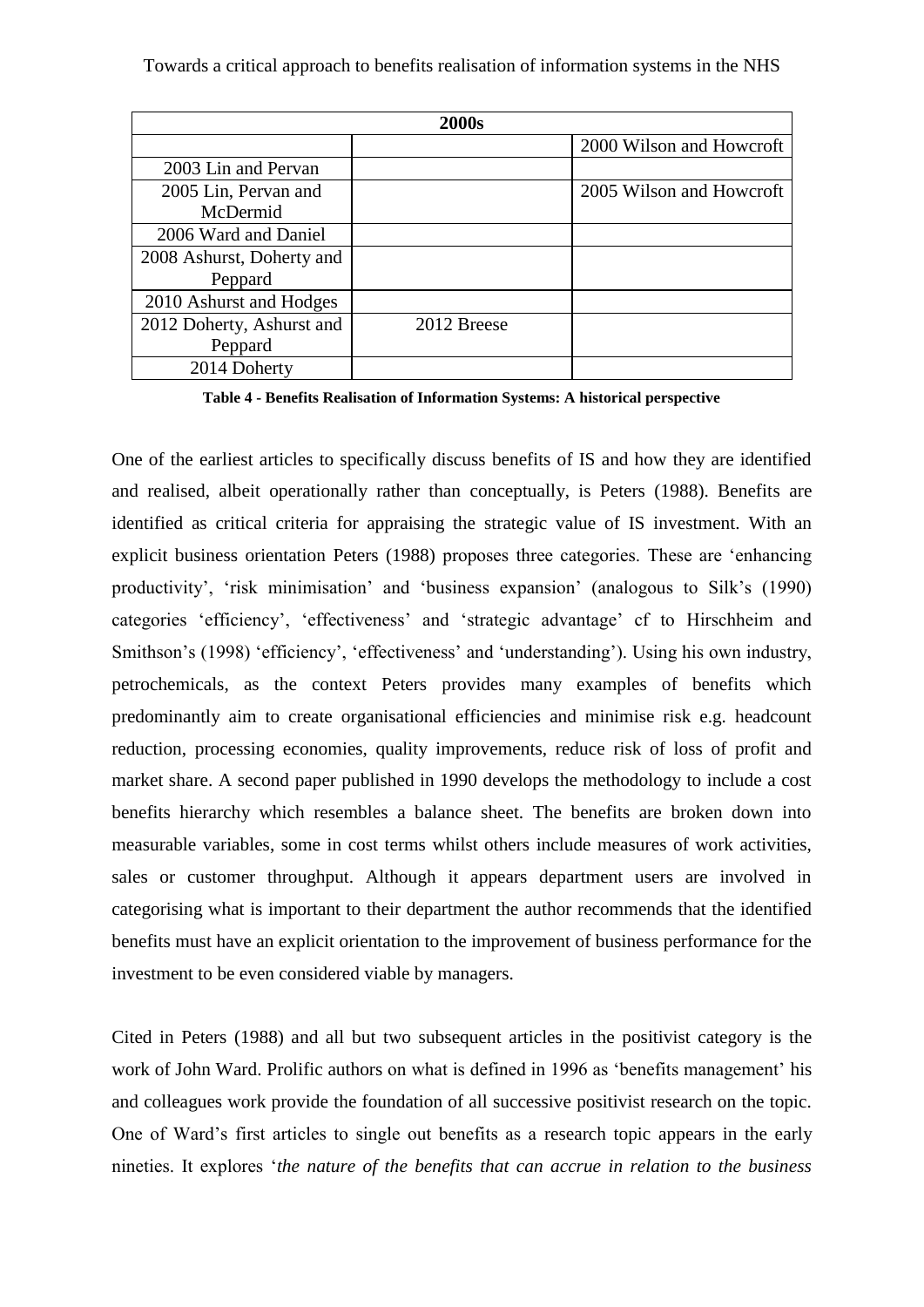*objectives of IS investment'* (Ward, 1990, p.222). Building on the work of Parker et al., [\(1988\)](#page-21-11) and McFarlan [\(1984\)](#page-21-12) there is an explicit aim to inform how IS can be used by organisations to gain competitive or strategic advantage. Borrowing classifications developed by Parker et al. (1988) to quantify how benefits might accrue Ward proposes how categories of benefit are related to particular IS applications (similar to the categories used by Silk and Peters):

A wholly economic approach to evaluation this early technique favours quantification and cost analysis. However, Ward does acknowledge that spurious calculations to quantify the unquantifiable e.g. staff morale cannot be financially expressed even after the initiative let alone before it (1990, p.224). The two decades of work undertaken by Ward and the later research which builds on it gives special treatment to the judgement and decision-making of managers. This is arguably a highly subjective, social practice yet the same body of research contradictorily recommends objective, consistent criteria in order for benefits to be successfully realised.

The first article to explicitly identify benefits in an alternative paradigm to Ward's benefits management is Farbey et al. [\(1993\)](#page-20-14). Critical of a prevailing focus on measurement and formal procedures they argue that these are subverted by the political skills of managers (Farbey et al., 1994). The authors advocate a 'learning' approach since what might work for one evaluation might not work for another. Their discussion of benefits is considered only as a subtopic within the broader field of evaluation theory. With this in mind citations in the interpretivist paradigm on benefits realisation are traced back to early IS evaluation theory of the 1980s. The main sources of influence from this era are Hirschheim and Smithson (1988), Currie (1989) and Symons [\(1991\)](#page-22-12). Hirschheim and Smithson's (1988) work reviews the theory and practice of IS evaluation, which became a significant platform for subsequent work. The same authors update their research a decade later to take into account the introduction of changing contextual issues such as outsourcing, re-engineering and ecommerce. Currie's (1989) work is on the specific use of accounting based evaluation techniques and how this relates to post-implementation success of IS which she argues might be higher if non-financial managers are given better access to organisational resources. Meanwhile, Symons (1991) argues for a broader conceptualisation of evaluation beyond the traditional meaning of cost/benefit analysis to incorporate the content, context and process or the 'what', 'why' and 'how' of evaluation.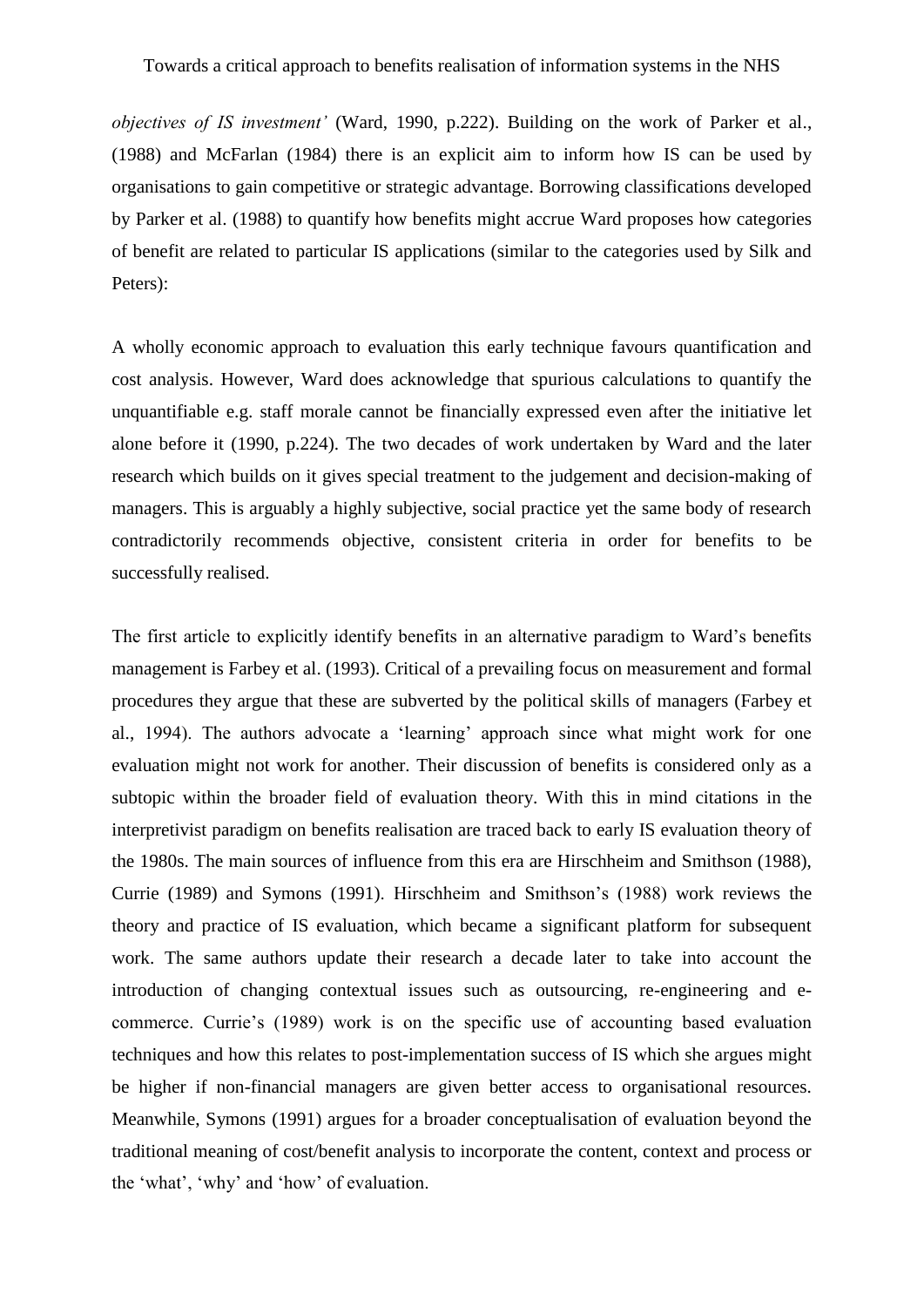The proliferation of evaluation articles which followed in the 1990s occurred for a variety of reasons, mainly operational, such as perceived inadequacy of informal evaluations, overstated benefits of IS, the requirement for planning and reduction of uncertainty [\(Smithson and](#page-22-10)  [Hirschheim, 1998\)](#page-22-10). Another reason frequently mentioned, particularly in the positivist body of work, is the information technology productivity paradox which points to the apparent contradiction between the advances in computer power and the relatively slow growth of productivity at the level of the economy, individual firms and specific applications [\(Brynjolfsson, 1993\)](#page-19-15). Farbey et al. [\(1999a\)](#page-20-15), however, question the existence of this paradox and suggest that it is poor evaluation practices which contribute to dubious statistics and bad decision making when choosing IT projects which negatively affects productivity.

The shortcomings of IS evaluation and in particular the cursory consideration given to identification and management of benefits appears to have motivated scholarly attention to the realisation of benefits (Smithson and Hirschheim, 1998). Returning to the work of Farbey et al. (1999a) evaluation theory reveals that a top down, scientific approach is inadequate for a number of reasons some of which are already mentioned. Part of the explanation and already highlighted by the positivists is that traditional applications implemented to create efficiencies have advanced to include effectiveness, work improvement and strategic benefits e.g. offering new products or services. This broader range of benefits means that organisations must identify less tangible and less predictable benefits. However the difficulties associated with such uncertainty means that managers deliberately exclude such benefits or abandon evaluation altogether (Farbey et al., 1994). A systematic search for the benefits and costs which incorporates qualitative factors over the lifetime of an investment is proposed as a solution. Benefits realisation thus evolves from a concept into a framework to be applied to IS development and implementation within organisations. Justification for its use and function separates benefits realisation into the different paradigms of positivist, interpretivist and critical research.

#### **5.2 Critique of Benefits Realisation**

The characteristics of the traditional approach to benefits realisation incorporate the functionalist, rational model dominant in the project management community e.g. linear thinking, quantification, cause and effect, reductionism, control and a split between thinking and doing [\(Pellegrinelli, 2011\)](#page-21-13). Popularised by the Association for Project Management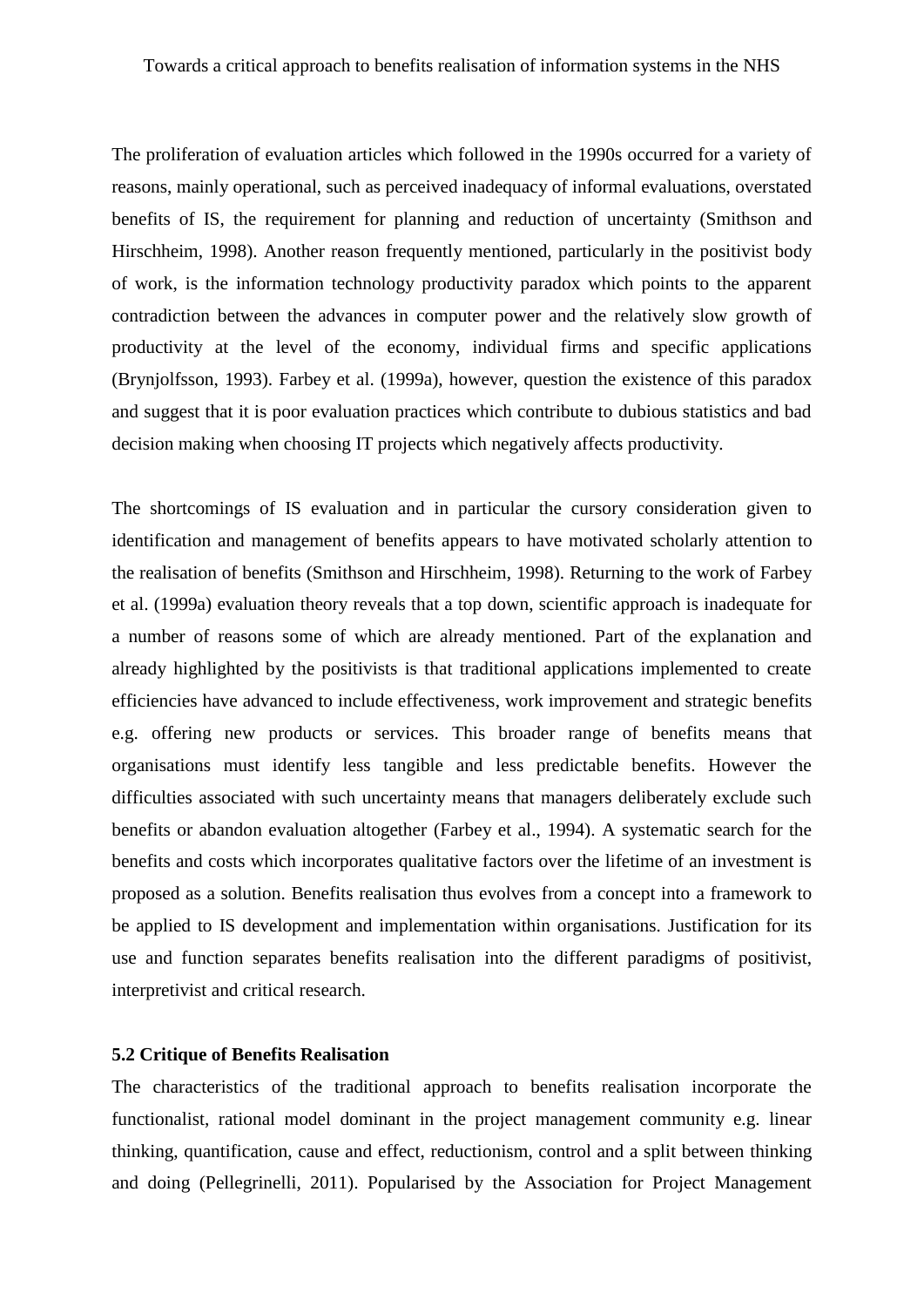(APM), from a practice perspective this approach offers managers an appealing standardised methodology to realise their investment outcomes and the associated benefits [\(Breese, 2012\)](#page-19-16). The apparent success of return on investment as an evaluation technique for non-IS projects has led to a propensity for organisations to identify a similar 'one best way' approach (Farbey et al., 1993). This view is also shared by survey respondents of Australia's largest organisations who perceive such value in the use of formal methodologies [\(Lin et al., 2005\)](#page-20-16). Breese (2012) attributes development of the topic to Darwin et al.'s [\(2002\)](#page-19-17) modern paradigm of a more scientific and positivist approach to management studies. Attempts to develop contemporary theory have resulted in studies that combine other literatures with benefits realisation to deliver a more explicit business benefits orientation (see for example Doherty et al., 2012, Ashurst et al., 2008 and Remenyi and Sherwood-Smith 1998.). Others maintain that the importance of context cannot be ignored since '*generic benefits do not exist'* (Ward and Daniel, 2006, p.372). Every organisation is different so that benefits realised for one organisation may not easily transfer to another. This latter point is particularly relevant to the context of the NHS where trusts can achieve different positive outcomes from completely different ways of working. For example in considering the realisation of benefits for patients, one trust might focus on fast discharge with intensive support at home and another emphasise full rehabilitation in hospital. This illustrates the point that a top-down benefits realisation strategy which prescribes one or the other across the board needs to be more flexible to local needs.

One direction for research possibly could be to quantify the impact of benefits realisation on the performance of an organisation. The value of such a direction, however, is limited since the literature has already revealed that quantification of benefits realisation on its own is insufficient therefore may be equally unproductive used in research (Breese, 2012).

An important aspect of benefits realisation explored by interpretive and critical studies is the different perceptions of gains and losses. A benefit to one group can be considered detrimental to another e.g. in Symons (1991) improved access to headquarters information seen as a benefit for those working in the field is seen as loss of power to the managers in headquarters. Likewise in a study of implementation of a nursing information system Wilson and Howcroft (2005) argue that evaluation tools and criteria as well as understanding of value and success/failure are unlikely to be commonly agreed within the same organisation. Adopting Pinch and Bijker's [\(1987\)](#page-21-14) social constructivist concepts of 'relevant social groups',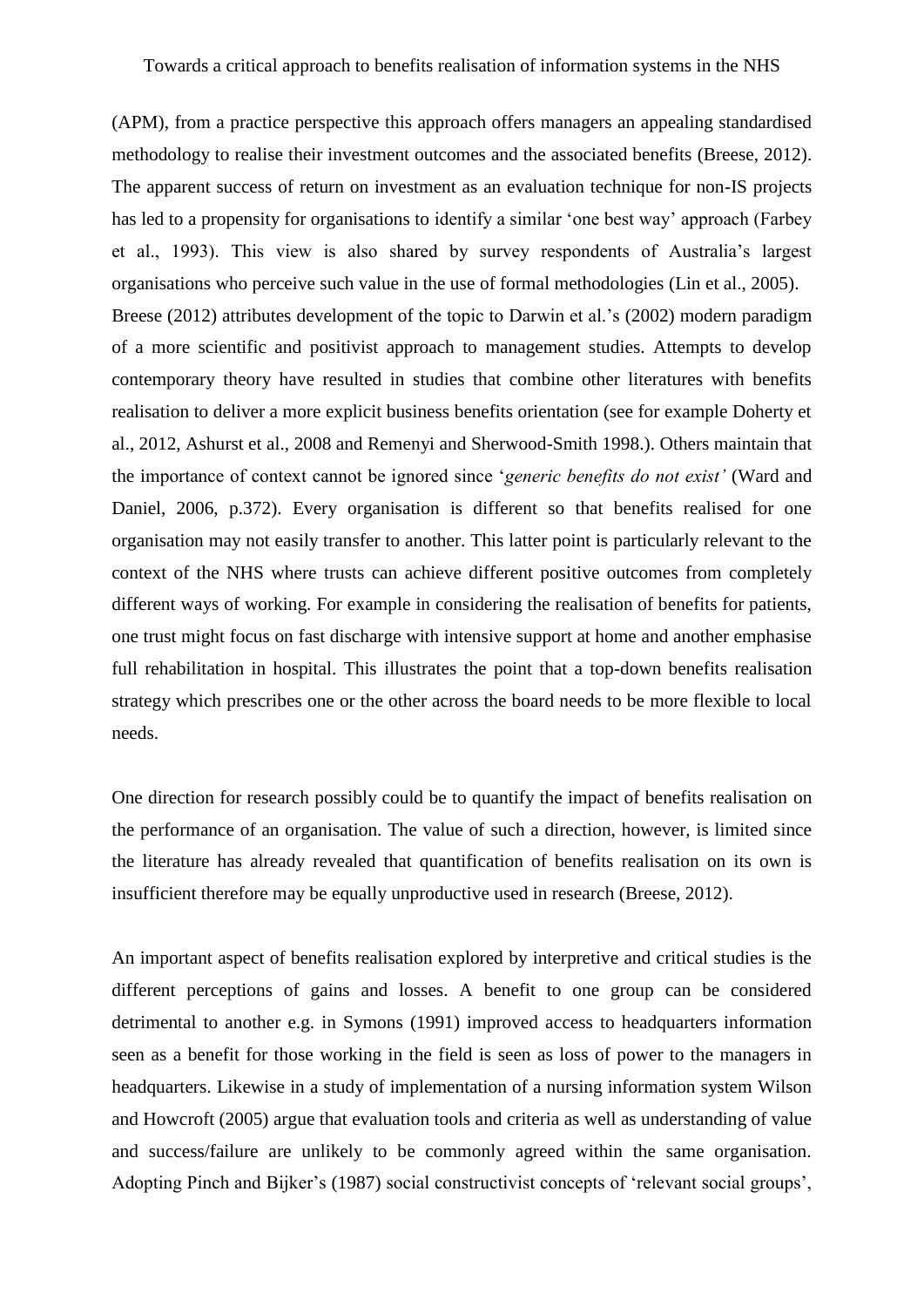'interpretive flexibility' and 'closure' help to reveal the perspectives which come to dominate and it can become possible to see how this influences the evaluation process (Wilson and Howcroft, 2005). The advocates of a particular technology can be seen to enrol followers and exclude the dissenters in order to make it a success. Evaluations are thus used as political tools to persuade users of benefits perceived by the project sponsors (Wilson and Howcroft, 2005). Positivist research has tended toward the view that research should be confined to identifying the changes organisations and workers must make if benefits are to be realised [\(Alvesson and Willmott, 2003,](#page-19-18) [Knights and Willmott, 2007\)](#page-20-17).

Interpretivist research offers approaches based on the accommodation of differences and resistance among stakeholders. However, attempting to reconcile differences does not sufficiently recognise or uncover the political issues inherent to benefit realisation. Farbey et al. (1999) recommend that in order to successfully realise benefits it ought to be placed on the management agenda even though their research also reveals that it is managers who deliberately avoid or even distort the process. Decision making about the possible outcome of a benefits realisation process can be decided ahead and planned to support other managerial interests in what the authors call de facto decision-making (Wilson and Howcroft, 2000, p.20). Additionally the political nature of benefits may compound the problem of hidden agendas making a 'systematic search for benefits' more difficult' (Farbey et al., 1999). A critical orientation to the social and political aspects of benefits realisation and in particular the question of *cui bono,* who benefits? might provide more insight and ultimately progress benefits realisation theory and practice.

#### **6. Conclusion**

From our reading of the literature on benefits realisation it can be concluded that mechanistic approaches have never been adequate and that the social nature of benefits realisation must be considered, especially within the context of the NHS. This paper concurs with Wilson and Howcroft (2005) that taking an overly rationalistic approach ignores the possibility that benefit outcomes can, in reality, be decided beforehand to uphold other management decisions. Nevertheless the authors note that awareness of political intention does not necessarily mean that behaviour is openly political. Rather action is justified based on the rational approach and rituals. However, a significant omission from all previous research is the lack of attention to the wider perspective of society which is particularly relevant in the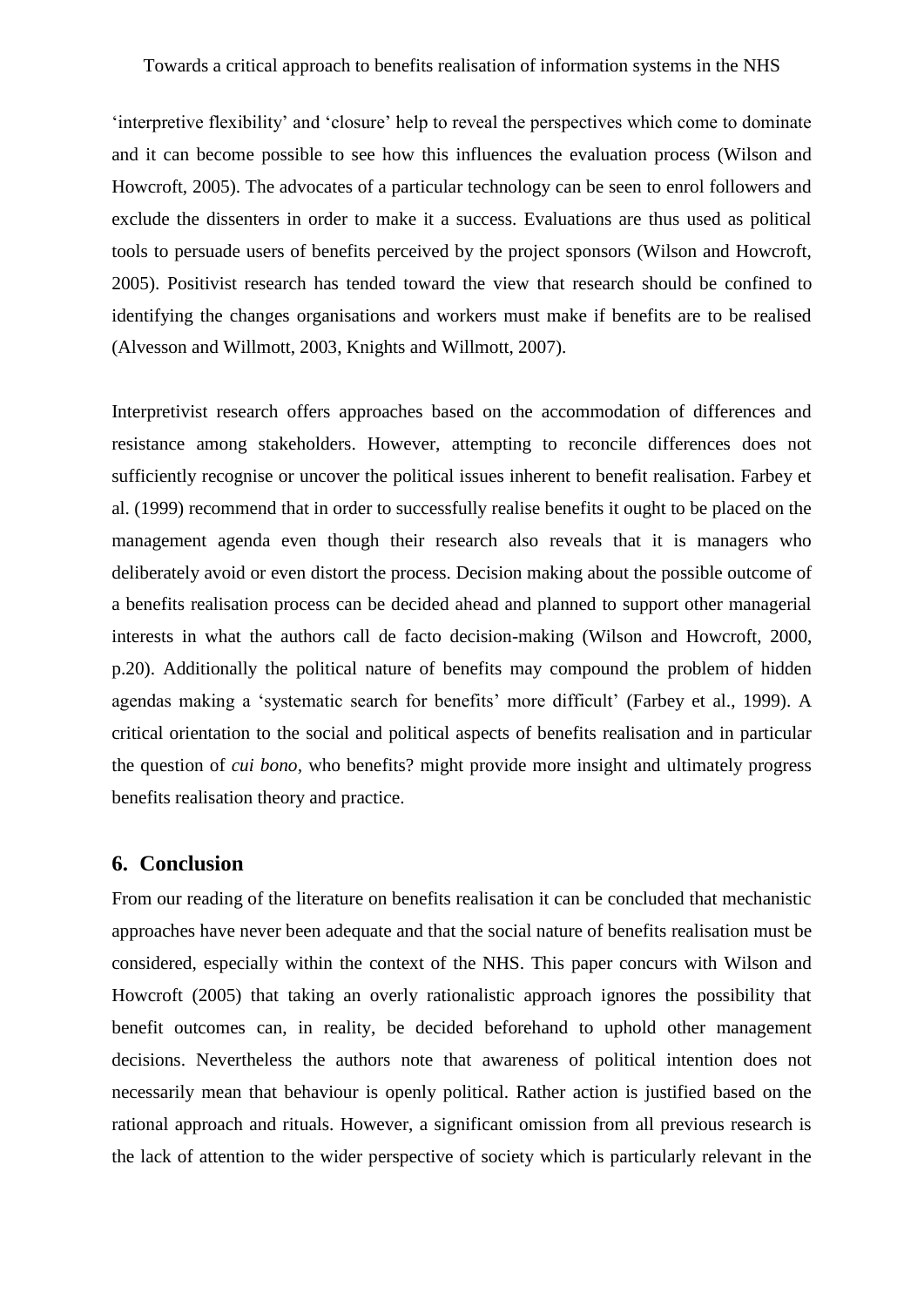case of the NHS. Rather, the focus of research to date is primarily motivated by managerial and business objectives. What is missing is a critical approach to examine how benefits criteria have been produced and which relevant social groups have been included (and excluded) in order to reveal and challenge the prevailing beliefs and social practices [\(Myers](#page-21-15)  [and Klein, 2011\)](#page-21-15). As Orlikowski and Baroudi (1991) state:

*The critical research perspective offers many new insights beyond those of the positivist and interpretive perspectives. It alerts us to the reality of interdependence of parts with the whole, and that organizations cannot be studied in isolation of the industry, society, and nation within which they operate, and which they in part constitute. Likewise, we are alerted to the central influence of historical, economic, social, and political conditions for the nature and development of phenomena. And finally, this perspective reminds us of the constantly changing potential of humans who need not be defined by their immediate circumstances. The status quo is merely one moment along an evolving and emergent dynamic of social reality.*

This type of enquiry can contribute to the scrutiny of IS development by drawing on the rich knowledge of critical theories developed over recent decades [\(Stahl, 2012\)](#page-22-13). The aim of taking such a perspective is to examine broader societal concerns rather than merely looking at the point of view of a single organisation or indeed individual. Patients and clinicians must be included in identifying benefits of IM&T within the NHS. There must be more open discussion on the value of tele-health initiatives, patient data security, the role of private organisations and their use of patient data as well as how clinicians can achieve benefits to support their practice. Only through such openness can stakeholders see the implications of NHS IT investments and the impact upon their life.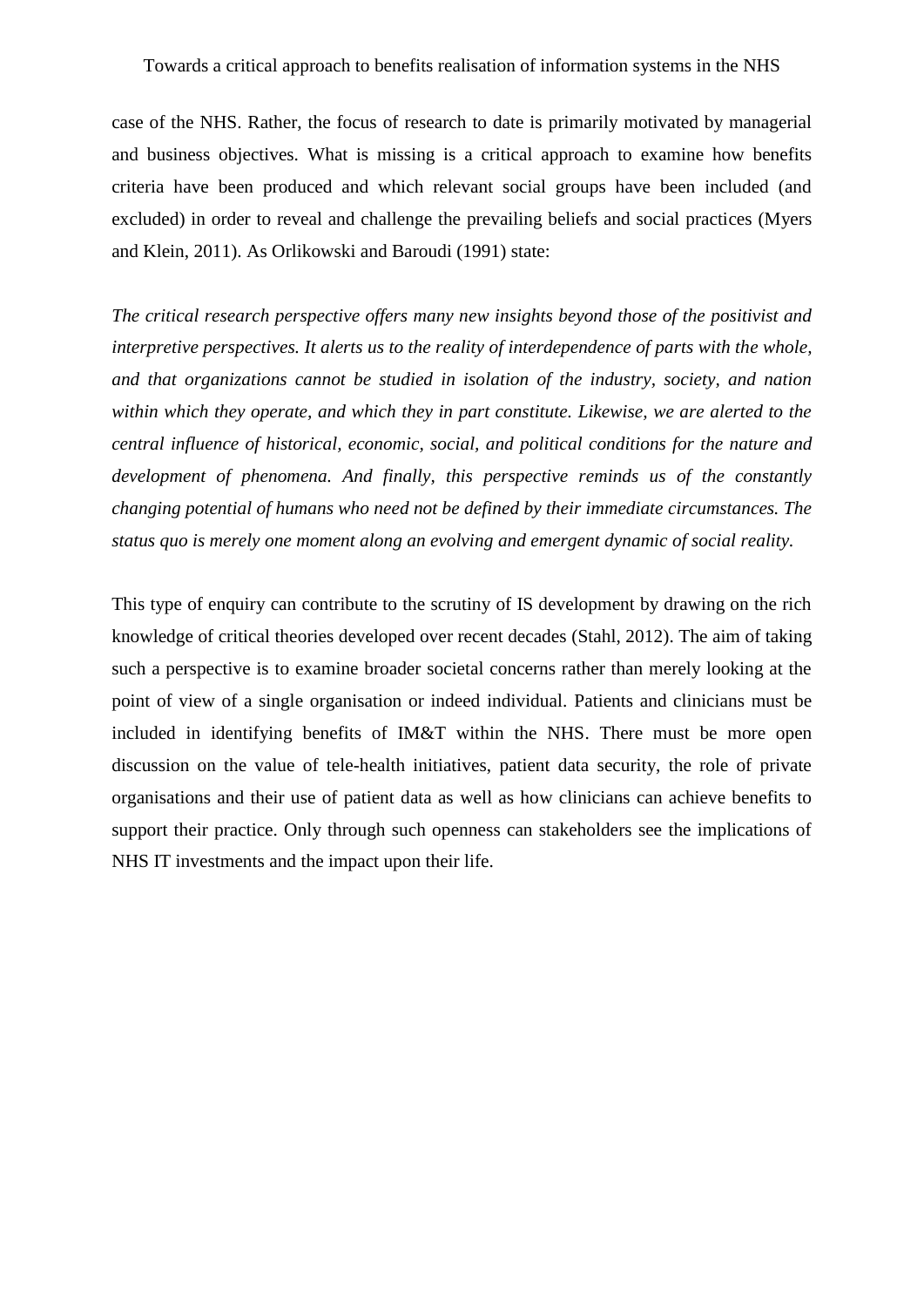## **References**

- <span id="page-19-18"></span>ALVESSON, M. & WILLMOTT, H. 2003. *Studying Management Critically,* London, Sage Publications.
- <span id="page-19-10"></span>ANDRESEN, J., BALDWIN, A., BETTS, M., CARTER, C., HAMILTON, A., STOKES, E. & THORPE, T. 2000. A framework for measuring IT innovation benefits. *The Electronic Journal of Information Technology in Construction***,** 57-72.
- <span id="page-19-1"></span>ASHURST, C., DOHERTY, N. F. & PEPPARD, J. 2008. Improving the impact of IT development projects: the benefits realization capability model. *European Journal of Information Systems,* 17**,** 352-370.
- ASHURST, C. & HODGES, J. 2010. Exploring Business Transformation: The Challenges of Developing a Benefits Realization Capability. *Journal of Change Management,* 10**,** 217-237.
- <span id="page-19-9"></span>BLOOMFIELD, B. P. & VURDUBAKIS, T. 1997. Visions of organization and organizations of vision: The representational practices of information systems development. *Accounting, Organizations and Society,* 22**,** 639-668.
- <span id="page-19-16"></span>BREESE, R. 2012. Benefits realisation management: Panacea or false dawn? *International Journal of Project Management,* 30**,** 341-351.
- <span id="page-19-6"></span>BRENNAN, S. 2007. The biggest computer programme in the world ever! How's it going? *Journal of Information Technology,* 22**,** 202-211.
- <span id="page-19-15"></span>BRYNJOLFSSON, E. 1993. The productivity paradox of information technology. *Commun. ACM,* 36**,** 66-77.
- <span id="page-19-5"></span>BURNS, F. 1998. Information for Health. Leeds NHS Executive, A1103.
- <span id="page-19-11"></span>BURRELLL, G. & MORGAN, G. 1979. *Sociological Paradigms and Organizational Analysis,* Portsmouth, NH: Heinemann.
- <span id="page-19-0"></span>CABINET OFFICE 2011. Best Managment Practice Portfolio. *In:* OFFICE OF GOVERNMENT COMMERCE (ed.).
- <span id="page-19-13"></span>CECEZ-KECMANOVIC, D. 2011. Doing critical information systems research - arguments for a critical research methodology. *European Journal of Information Systems,* 20**,** 440-455.
- <span id="page-19-2"></span>CHUA, W. F. 1986. Radical Developments in Accounting Thought. *Accounting Review,* 61**,** 601-632.
- <span id="page-19-3"></span>CLEGG, C. & SHEPHERD, C. 2007. The biggest computer programme in the world ... ever!': time for a change in mindset? *Journal of Information Technology,* 22**,** 212-221.
- <span id="page-19-12"></span>CROTTY, M. 1998. *The foundations of social research: meaning and perspective in the research process,* London, Sage.
- <span id="page-19-14"></span>CURRIE, W. L. 1989. The art of justifying new technology to top management. *Omega,* 17**,** 409-418.
- <span id="page-19-4"></span>CURRIE, W. L. 2012. Institutional isomorphism and change: the national programme for IT - 10 years on. *Journal of Information Technology,* 27**,** 236-248.
- <span id="page-19-17"></span>DARWIN, J., JOHNSON, P., MCAULEY, J. 2002. *Developing Strategies for Change,*  Harlow, Financial Times Prentice Hall.
- <span id="page-19-7"></span>DEPARTMENT OF HEALTH. 2011. *Dismantling the NHS National Programme for IT*  [Online]. Available: [http://mediacentre.dh.gov.uk/2011/09/22/dismantling-the-nhs](http://mediacentre.dh.gov.uk/2011/09/22/dismantling-the-nhs-national-programme-for-it)[national-programme-for-it](http://mediacentre.dh.gov.uk/2011/09/22/dismantling-the-nhs-national-programme-for-it) [Accessed 26 September 2012].
- <span id="page-19-8"></span>DEPARTMENT OF HEALTH. 2012. *The power of information: Putting all of us in control of the health and care information we need* [Online]. Available: <http://informationstrategy.dh.gov.uk/about/the-strategy/> [Accessed 27 September 2012].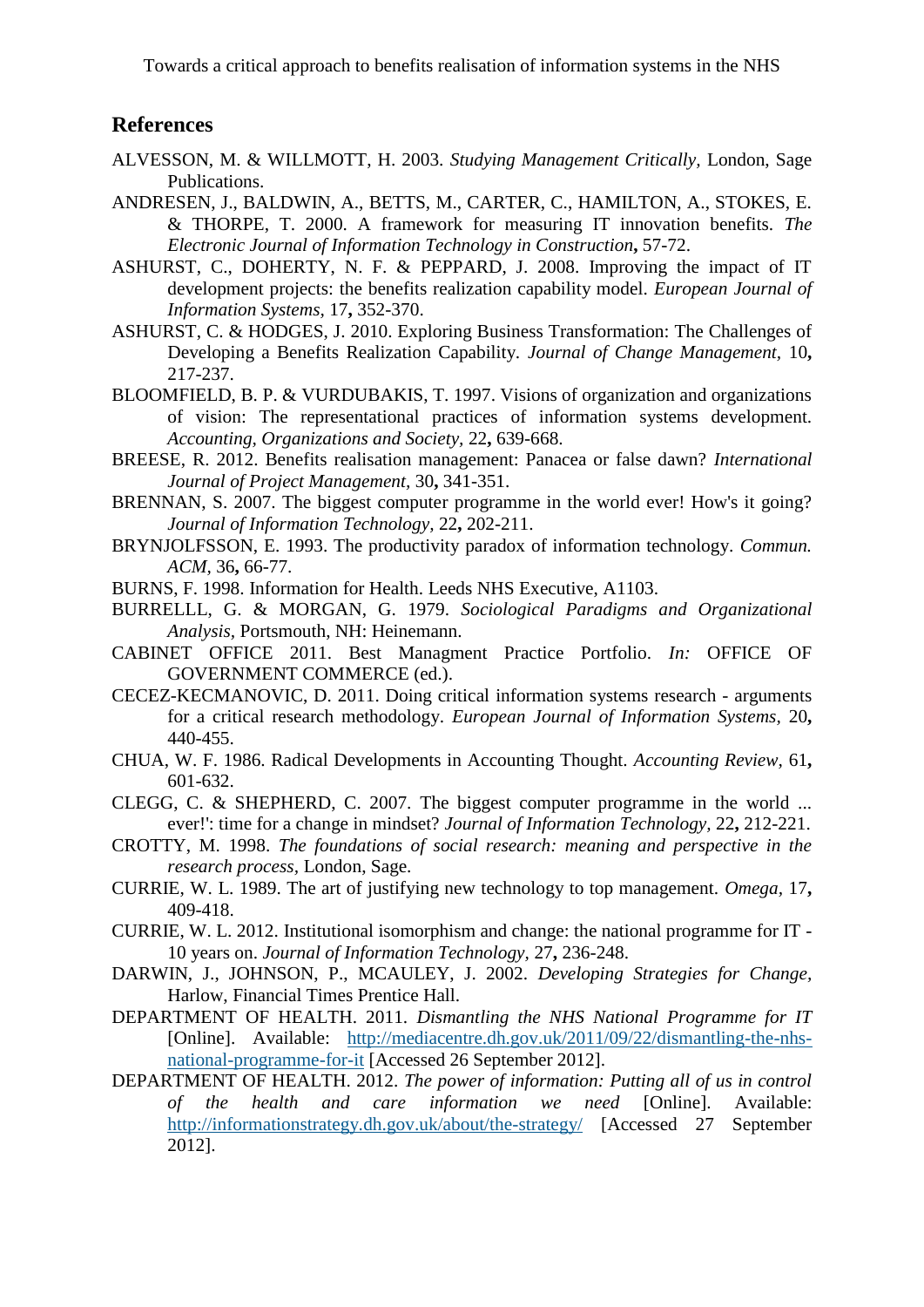- <span id="page-20-4"></span>DOHERTY, N. F., ASHURST, C. & PEPPARD, J. 2012. Factors affecting the successful realisation of benefits from systems development projects: findings from three case studies. *Journal of Information Technology,* 27**,** 1-16.
- <span id="page-20-6"></span>EASON, K. 2007. Local sociotechnical system development in the NHS National Programme for Information Technology. *Journal of Information Technology,* 22**,** 257-264.
- <span id="page-20-14"></span>FARBEY, B., LAND, F. & TARGETT, D. 1993. *IT Investment: A study of methods and practice,* Oxford, Butterworth Heinemann.
- <span id="page-20-15"></span>FARBEY, B., LAND, F. & TARGETT, D. 1999a. Moving IS evaluation forward: learning themes and research issues. *Journal of Strategic Information Systems,* 8**,** 189-207.
- FARBEY, B., LAND, F. & TARGETT, D. 1999b. The moving staircase problems of appraisal and evaluation in a turbulent environment. *Information Technology & People,* 12**,** 238-252.
- <span id="page-20-10"></span>FARBEY, B., TARGETT, D. & LAND, F. 1994. The great IT benefit hunt. *European Management Journal,* 12**,** 270-279.
- <span id="page-20-11"></span>GREENHALGH, T., ROBERT, G., MACFARLANE, F., BATE, P., KYRIAKIDOU, O. & PEACOCK, R. 2005. Storylines of research in diffusion of innovation: a metanarrative approach to systematic review. *Social Science & Medicine,* 61**,** 417-430.
- <span id="page-20-1"></span>GREENHALGH, T., STRAMER, K., BRATAN, T., BYRNE, E., RUSSELL, J., HINDER, S. & POTTS, H. 2010. The devil's in the detail: final report of the independent evaluation of the summary care record and health space programmes. University College London.
- <span id="page-20-13"></span>GUBA, E. G., AND LINCOLN, Y.S. 1994. Competing Paradigms in Qualitative Research. *In:* DENZIN, N. K. A. L., Y.S. (ed.) *Handbook of Qualitative Research.* 3rd ed. Thousand Oaks: CA: Sage Publications.
- <span id="page-20-3"></span>HEALTH AND SOCIAL CARE INFORMATION CENTRE. 2014. *Change and Benefits*  [Online]. Available: [http://systems.hscic.gov.uk/icd/informspec/p3m/resource/development/learning/benef](http://systems.hscic.gov.uk/icd/informspec/p3m/resource/development/learning/benefits/index_html) [its/index\\_html](http://systems.hscic.gov.uk/icd/informspec/p3m/resource/development/learning/benefits/index_html) [Accessed 22/01/14].
- <span id="page-20-7"></span>HENDY, J., REEVES, B. C., FULOP, N., HUTCHINGS, A. & MASSERIA, C. 2005. Challenges to implementing the national programme for information technology (NPfIT): a qualitative study. *British Medical Journal,* 331**,** 331-334B.
- <span id="page-20-9"></span>HIRSCHHEIM, R. & SMITHSON, S. 1988. A critical analysis of information systems evaluation. *In:* BJORN-ANDERSEN, N. & DAVIS, G. (eds.) *IS Assessment: Issues and Changes.* North Holland, Amsterdam.
- <span id="page-20-0"></span>HUGHES, R. A. 2003. Clinical practice in a computer world: considering the issues. *Journal of Advanced Nursing,* 42**,** 340-346.
- <span id="page-20-12"></span>IDEN, J. & EIKEBROKK, T. R. 2013. Implementing IT Service Management: A systematic literature review. *International Journal of Information Management,* 33**,** 512-523.
- <span id="page-20-2"></span>INFORMATION MANAGEMENT GROUP 1992. Realising the benefits of HISS. *In:* DEPARTMENT OF HEALTH (ed.). UK: Information Management Group of the NHS Management Executive.
- <span id="page-20-5"></span>KING, A. & CREWE, I. 2013. *The blunders of our governments*, Oneworld Publications.
- <span id="page-20-17"></span>KNIGHTS, D. & WILLMOTT, H. 2007. *Introducing organizational behaviour and management,* London, Thomson Learning.
- <span id="page-20-8"></span>LIN, C. & PERVAN, G. 2003. The practice of IS/IT benefits management in large Australian organizations. *Information & Management,* 41**,** 13-24.
- <span id="page-20-16"></span>LIN, C., PERVAN, G. & MCDERMOT, D. 2005. IS/IT investment evaluation and benefits realisation issues in Australia. *Journal of Research and Practice in Information Technology,* 37**,** 235-251.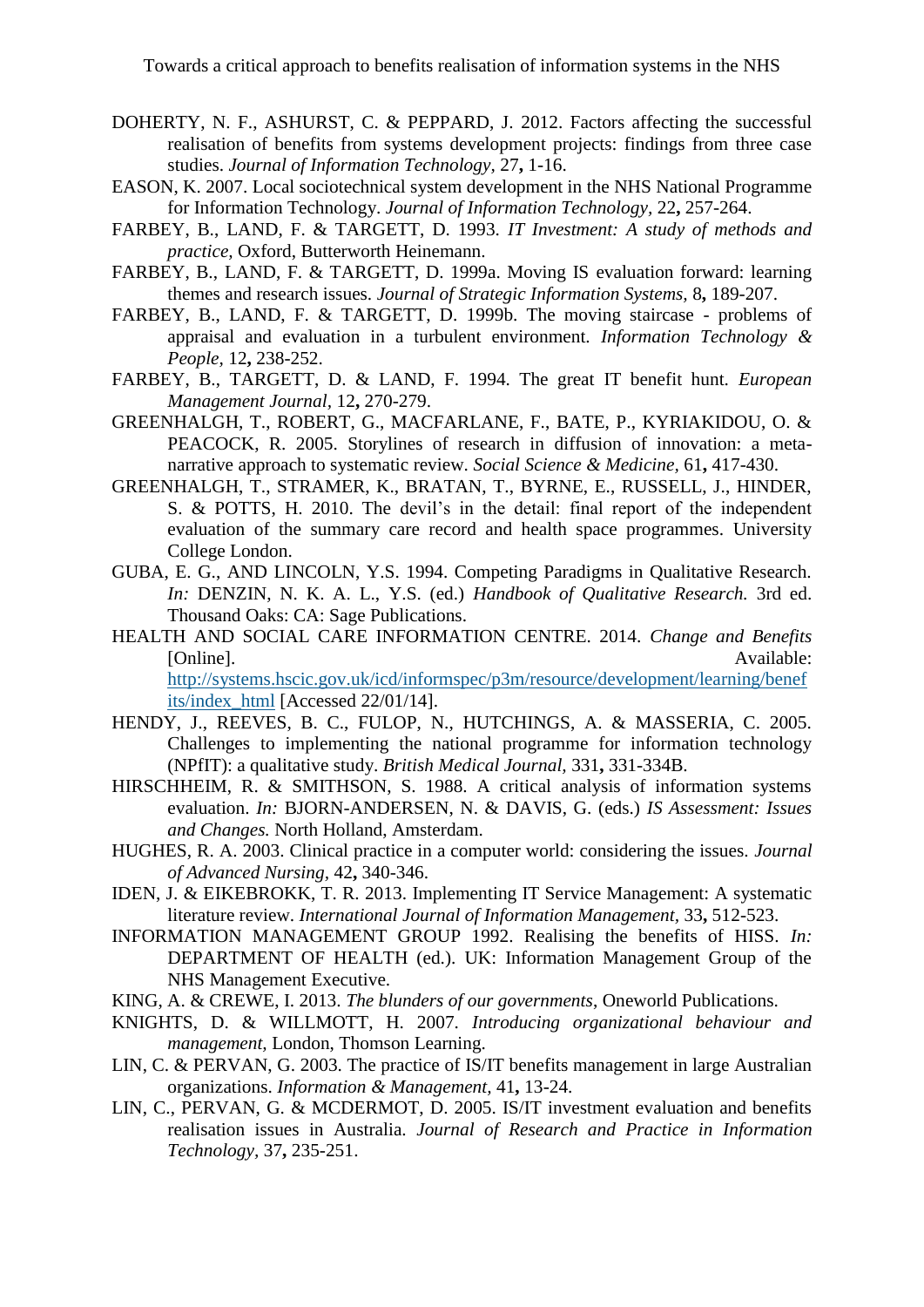- <span id="page-21-9"></span>LOVE, P. E. D. & IRANI, Z. 2004. An exploratory study of information technology evaluation and benefits management practices of SMEs in the construction industry. *Information & Management,* 42**,** 227-242.
- <span id="page-21-12"></span>MCFARLAN, F. W. 1984. Information Technology changes the way you compete. *Harvard Business Review.*
- <span id="page-21-15"></span>MYERS, M. D. & KLEIN, H. K. 2011. A Set of Principles for Conducting Critical Research in Information Systems. *Mis Quarterly,* 35**,** 17-36.
- <span id="page-21-0"></span>NATIONAL AUDIT OFFICE 1996. The Hospital Information Support Systems Initiative.
- <span id="page-21-2"></span>NATIONAL AUDIT OFFICE 2006. Delivering successful IT-enabled business change *In:* COMPTROLLER AND AUDITOR GENERAL (ed.).
- <span id="page-21-1"></span>NATIONAL AUDIT OFFICE 2013. Review of the final benefits statement for programmes previously managed under the National Programme for IT in the NHS. *In:* COMPTROLLER AND AUDITOR GENERAL (ed.).
- <span id="page-21-3"></span>ORLIKOWSKI, W. J. & BAROUDI, J. J. 1991. Studying Information Technology in Organizations: Research Approaches and Assumptions. *Information Systems Research,* 2**,** 1-28.
- <span id="page-21-11"></span>PARKER, M. M., BENSON, R. J. & TRAINOR, H. E. 1988. *Information Economics*, Prentice-Hall.
- <span id="page-21-13"></span>PELLEGRINELLI, S. 2011. What's in a name: project or programme? *International Journal of Project Management,* 29**,** 232-240.
- <span id="page-21-4"></span>PELTU, M., EASON, K. & CLEGG, C. 2008. *How a sociotechnical approach can help NPfIT deliver better NHS patient care* [Online]. Available: <http://www.bcs.org/category/9932> [Accessed 6th October 2012].
- PETERS, G. 1988. Evaluating your computer investment strategy. *Journal of Information Technology,* 3**,** 178-188.
- PETERS, G. 1990. Beyond strategy benefits identification and management of specific IT investments. *Journal of Information Technology,* 5**,** 205-214.
- <span id="page-21-14"></span>PINCH, T. J. & BIJKER, W. E. 1987. The social construction of facts and artifacts or how the sociology of science and the sociology of technology might benefit one another. *In:* BIJKER, W. E., HUGHES, T. P. & PINCH, T. J. (eds.) *The Social Construction of Technological Systems* Cambridge, MA: MIT Press.
- REMENYI, D. & SHERWOOD-SMITH, M. 1998. Business benefits from information systems through an active benefits realisation programme. *International Journal of Project Management,* 16**,** 81-98.
- REMENYI, D., WHITE, T. & SHERWOODSMITH, M. 1997. Information systems management: The need for a post-modern approach. *International Journal of Information Management,* 17**,** 421-435.
- <span id="page-21-10"></span>RICHARDSON, H. & ROBINSON, B. 2007. The mysterious case of the missing paradigm: a review of critical information systems research 1991-2001. *Information Systems Journal,* 17**,** 251-270.
- <span id="page-21-6"></span>ROWE, F. 2012. Toward a richer diversity of genres in information systems research: new categorization and guidelines. *European Journal of Information Systems,* 21**,** 469-478.
- <span id="page-21-5"></span>ROYAL COLLEGE OF PHYSICIANS. 2012. *Future Hospital Commission* [Online]. Available: <http://www.rcplondon.ac.uk/projects/future-hospital-commission> [Accessed 27 September 2012].
- <span id="page-21-8"></span>SAPOUNTZIS, S., YATES, K. , KAGIOGLOU, M., 2009. Realising benefits in primary healthcare structures. *Facilities,* 27**,** 74-87.
- <span id="page-21-7"></span>SCHRYEN, G. 2013. Revisiting IS business value research: what we already know, what we still need to know, and how we can get there. *European Journal of Information Systems,* 22**,** 139-169.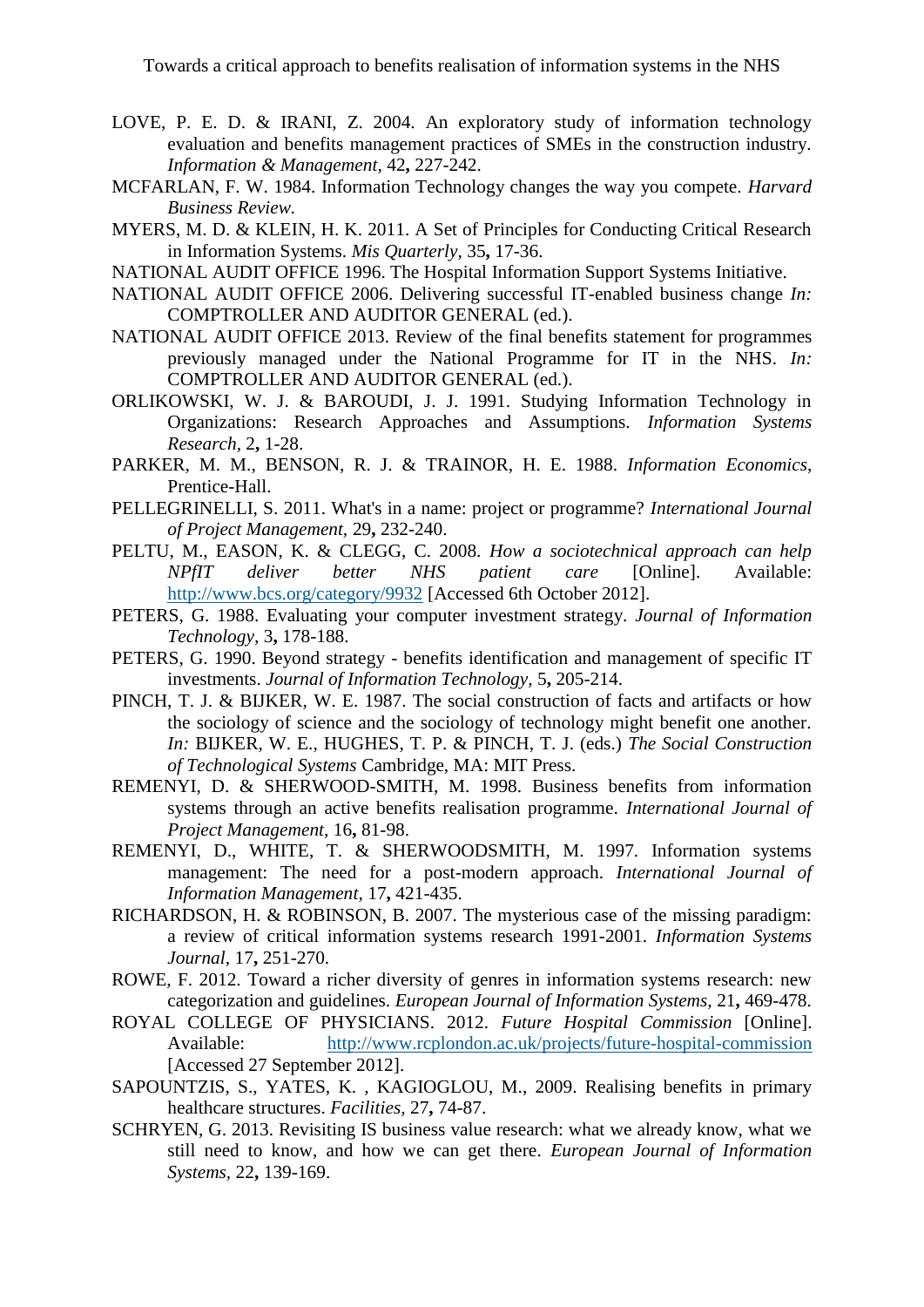- <span id="page-22-1"></span>SHEIKH, A., CORNFORD, T., BARBER. N., AVERY, A., TAKIAN, A., LICHTNER, V., PETRAKAKI, D., CROWE, S., MARSDEN, K., ROBERTSON, A., MORRISON, Z., KLECUN, E., PRESCOTT, R., QUINN, C., JANI, Y., FICOCIELLO, M., VOUTSINA, K., PATON, J., FERNANDO, B., JACKLIN, A. & CRESSWELL, K. 2011. Implementation and adoption of nationwide electronic health records in secondary care in England: Final qualitative results from prospective national evaluation in early adopter hospitals. *British Medical Journal*.
- SILK, D. J. 1990. Managing IS benefits for the 1990s. *Journal of Information Technology,* 5**,** 185-193.
- <span id="page-22-10"></span>SMITHSON, S. & HIRSCHHEIM, R. 1998. Analysing information systems evaluation: another look at an old problem. *European Journal of Information Systems,* 7**,** 158- 174.
- <span id="page-22-13"></span>STAHL, B. C. 2012. Responsible research and innovation in information systems. *European Journal of Information Systems,* 21**,** 207-211.
- <span id="page-22-12"></span>SYMONS, V. J. 1991. A review of information systems evaluation: Content, context and process. *European Journal of Information Systems,* 1**,** 205-212.
- <span id="page-22-4"></span>TAKIAN, A. 2012. Envisioning electronic health records as change management: the experience of an English hospital joining the National Programme for IT. *Studies in Health Technology and Informatics,* 180**,** 901-905.
- <span id="page-22-2"></span>TAKIAN, A. & CORNFORD, T. 2012. NHS information: Revolution or evolution? . *Health Policy and Technology,* 1**,** 193-198.
- <span id="page-22-0"></span>THOMAS, P., ROBINSON, J., WARING, T., WAINWRIGHT, D. & MAGUIRE, S. 1995. Information management and technology in England's large acute NHS hospitals: national strategy versus local reality. *Journal of Management in Medicine,* 9**,** 40-49.
- WALSHAM, G. 1993. *Interpreting information systems in organizations,* Chichester, Wiley.
- <span id="page-22-11"></span>WALSHAM, G. 1995. Interpretive case studies in IS research: nature and method. *European Journal of Information Systems,* 4**,** 74-81.
- WARD, J. 1990. A portfolio approach to evaluating information systems investments and setting priorities. *Journal of Information Technology,* 5**,** 222-231.
- <span id="page-22-8"></span>WARD, J. & DANIEL, E. 2006. *Benefits management : delivering value from IS & IT investments*.
- WARD, J. & MURRAY, P. 1997. Benefits Management: Best Practice Guidelines. *In:* ISRC-BM-97016 (ed.). Information Systems Research Centre, Cranfield School of Management, Cranfield, UK,.
- <span id="page-22-9"></span>WARD, J., TAYLOR, P. & BOND, P. 1996. Evaluation and realisation of IS/IT benefits: an empirical study of current practice. *European Journal of Information Systems,* 4**,** 214- 225.
- <span id="page-22-7"></span>WARD, J. M. & ELVIN, R. 1999. A new framework for managing IT-enabled business change. *Information Systems Journal,* 9**,** 197-221.
- <span id="page-22-3"></span>WARING, T. & WAINWRIGHT, D. 2000. The information management and technology strategy of the UK National Health Service: Determining progress in the NHS acute hospital sector. *The International Journal of Public Sector Management,* 13**,** 241-259.
- <span id="page-22-6"></span>WARING, T. & WAINWRIGHT, D. 2002. Communicating the complexity of computerintegrated operations - An innovative use of process modelling in a North East hospital Trust. *International Journal of Operations & Production Management,* 22**,** 394-411.
- <span id="page-22-5"></span>WARING, T. S., ALEXANDER, M. & CASEY, R. 2013. Bringing about innovative change: The case of a patient flow management system in an NHS Trust. Grand Successes and Failures in IT private and public sector. *In:* DIVEDI, Y., HENRIKSEN, H.Z.,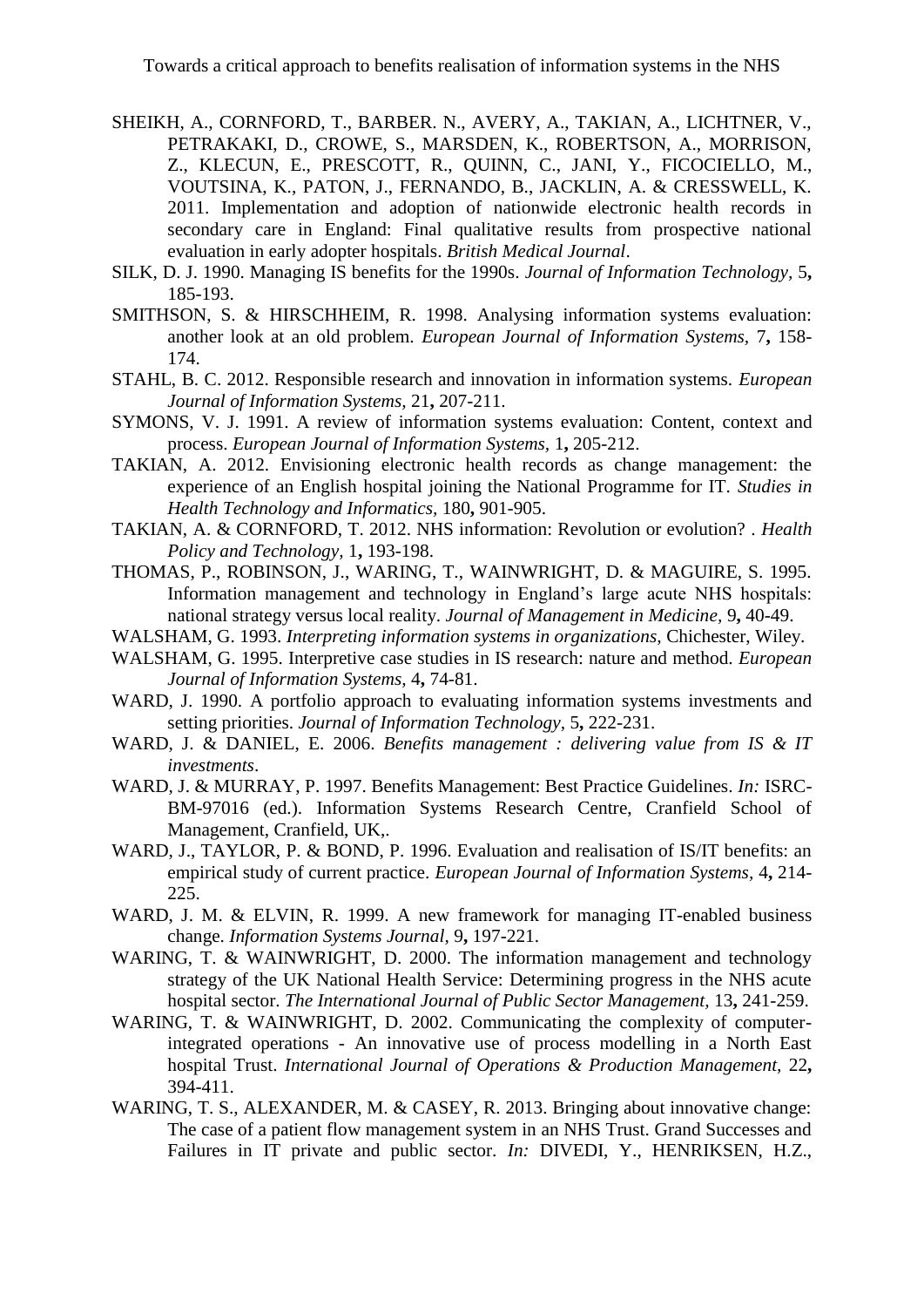WASTELL, D AND DE GROSS (ed.) *IFIP Advances in Information and Communication Technology.* Springer.

- <span id="page-23-2"></span>WEBSTER, J. & WATSON, R. T. 2002. Analyzing the past to prepare for the future: Writing a literature review. *Mis Quarterly,* 26**,** Xiii-Xxiii.
- WILLCOCKS, L. P. & LESTER, S. 1993. *Beyond the IT Productivity Paradox,* Chichester, Wiley.
- <span id="page-23-3"></span>WILSON, M. & HOWCROFT, D. The politics of IS evaluation: a social shaping perspective. Proceedings of the twenty first international conference on Information Systems, 2000. Association for Information Systems.
- <span id="page-23-0"></span>WILSON, M. & HOWCROFT, D. 2005. Power, politics and persuasion in IS evaluation: a focus on 'relevant social groups'. *The Journal of Strategic Information Systems,* 14**,** 17-43.
- <span id="page-23-1"></span>WYATT, J. 1995. Hospital Information Management: the need for clinical leadership. *British Medical Journal,* 311**,** 175-178.